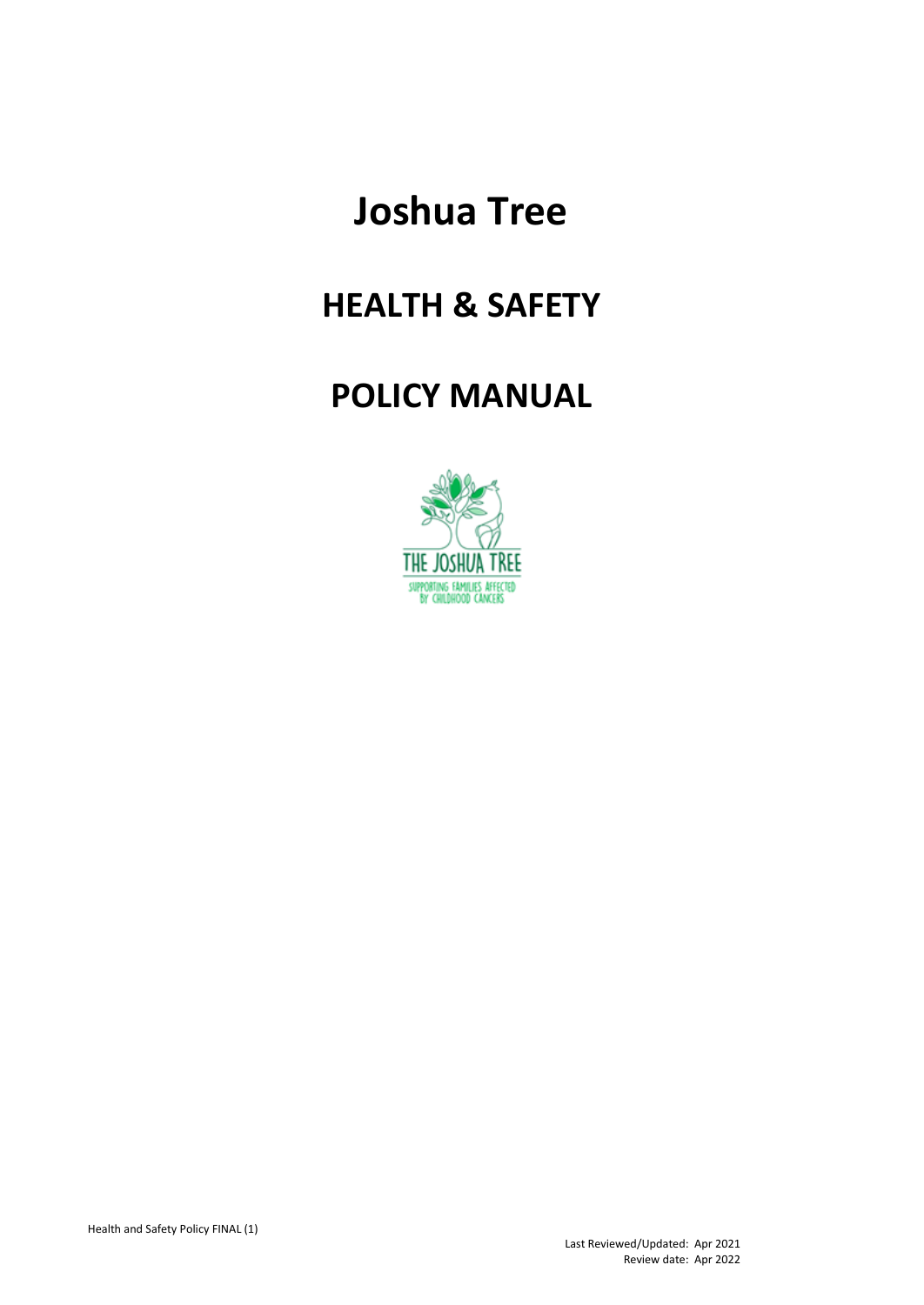#### **JOSHUA TREE HEALTH AND SAFETY POLICY STATEMENT**

The Joshua Tree fully acknowledge our statutory responsibilities and obligations regarding health, safety and welfare and are totally committed to achieving the highest possible standards throughout.

We will ensure that our premises are safe and that our employees, families, volunteers, visitors, and any other persons are not exposed to risks arising from our activities.

We will do everything reasonably practicable to provide a safe and comfortable workplace and will ensure that health and welfare requirements are fully considered.

To meet these objectives, we will provide:

(a) the provision and maintenance of plant and systems of work that are, so far as is reasonably practicable, safe and without risks to health.

(b) arrangements for ensuring, so far as is reasonably practicable, safety and absence of risks to health in connection with the use, handling, storage and transport of articles and substances.

(c) the provision of such information, instruction, training, and supervision as is necessary to ensure, so far as is reasonably practicable, the health and safety at work of his employees.

(d) so far as is reasonably practicable as regards any place of work under the employer's control, the maintenance of it in a condition that is safe and without risks to health and the provision and maintenance of means of access to and egress from it that are safe and without such risks.

(e) the provision and maintenance of a working environment for his employees that is, so far as is reasonably practicable, safe, without risks to health, and adequate as regards facilities and arrangements for their welfare at work.

We expect our employees & volunteers to play their part and to recognise that they too have responsibilities towards health and safety. We will encourage them to take positive measures to improve anything which they feel is unsafe and puts themselves and others at risk.

We must all play our part to ensure that the above standards are achieved.

Signed ……………………………………. CEO The Joshua Tree

Date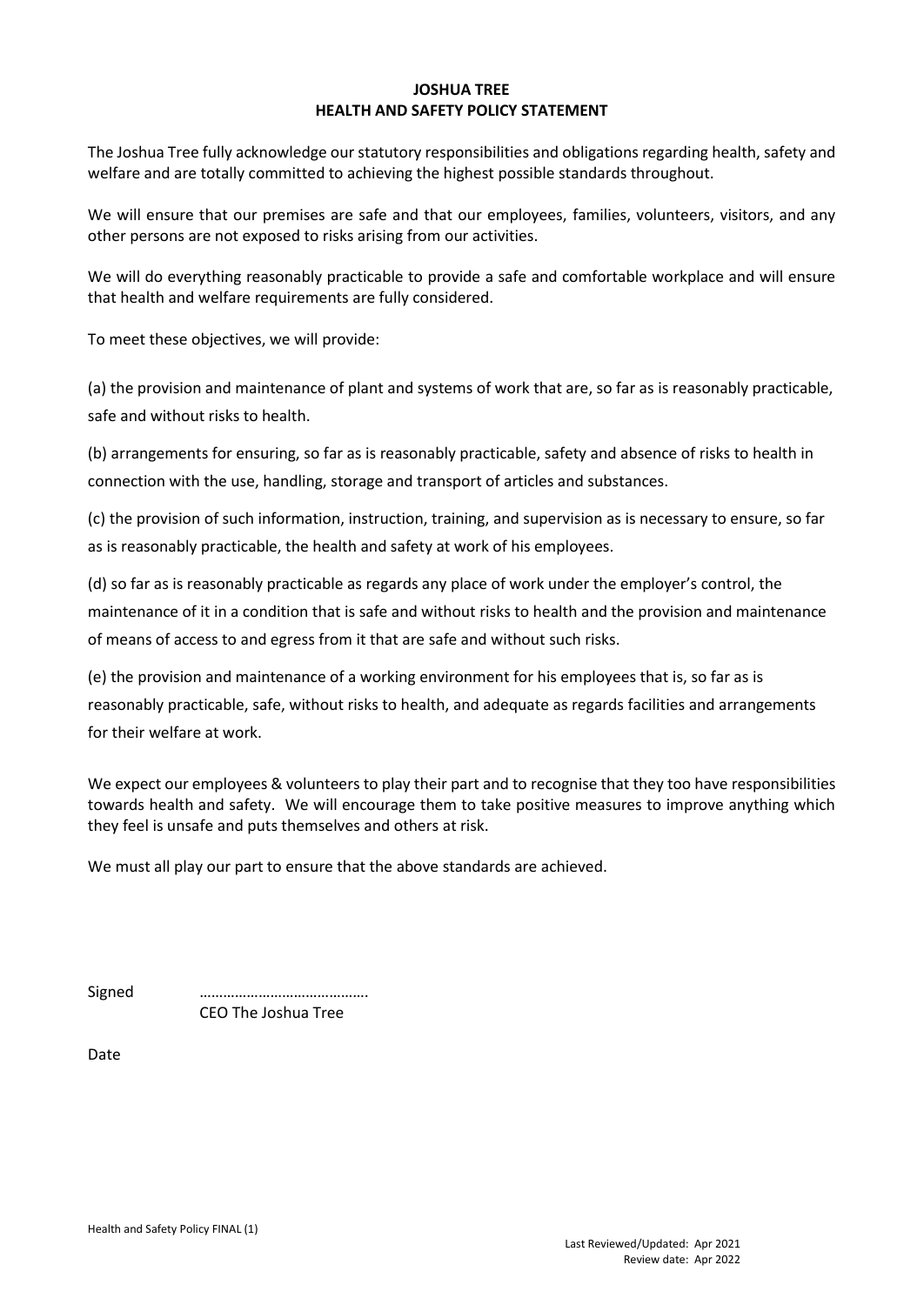#### **SECTION TWO**

#### **ORGANISATION, RESPONSIBILITIES AND COMMUNICATION**

This section of the Safety Policy Manual outlines the organisational structure within The Joshua Tree, and defines specific responsibilities for the management of health and safety. It also describes how information will be communicated throughout the company.

**CONTENTS ISSUE No**

| 2.1 | <b>Organisational Structure</b>           |   |
|-----|-------------------------------------------|---|
| 2.2 | <b>Board of Trustees Responsibilities</b> |   |
| 2.3 | <b>Chief Executives Responsibilities</b>  | 1 |
| 2.4 | Senior Leadership Team Responsibilities   |   |
| 2.5 | <b>Employees Responsibilities</b>         |   |
| 2.6 | Employee Involvement and Information      | 1 |
| 2.7 | Volunteers                                |   |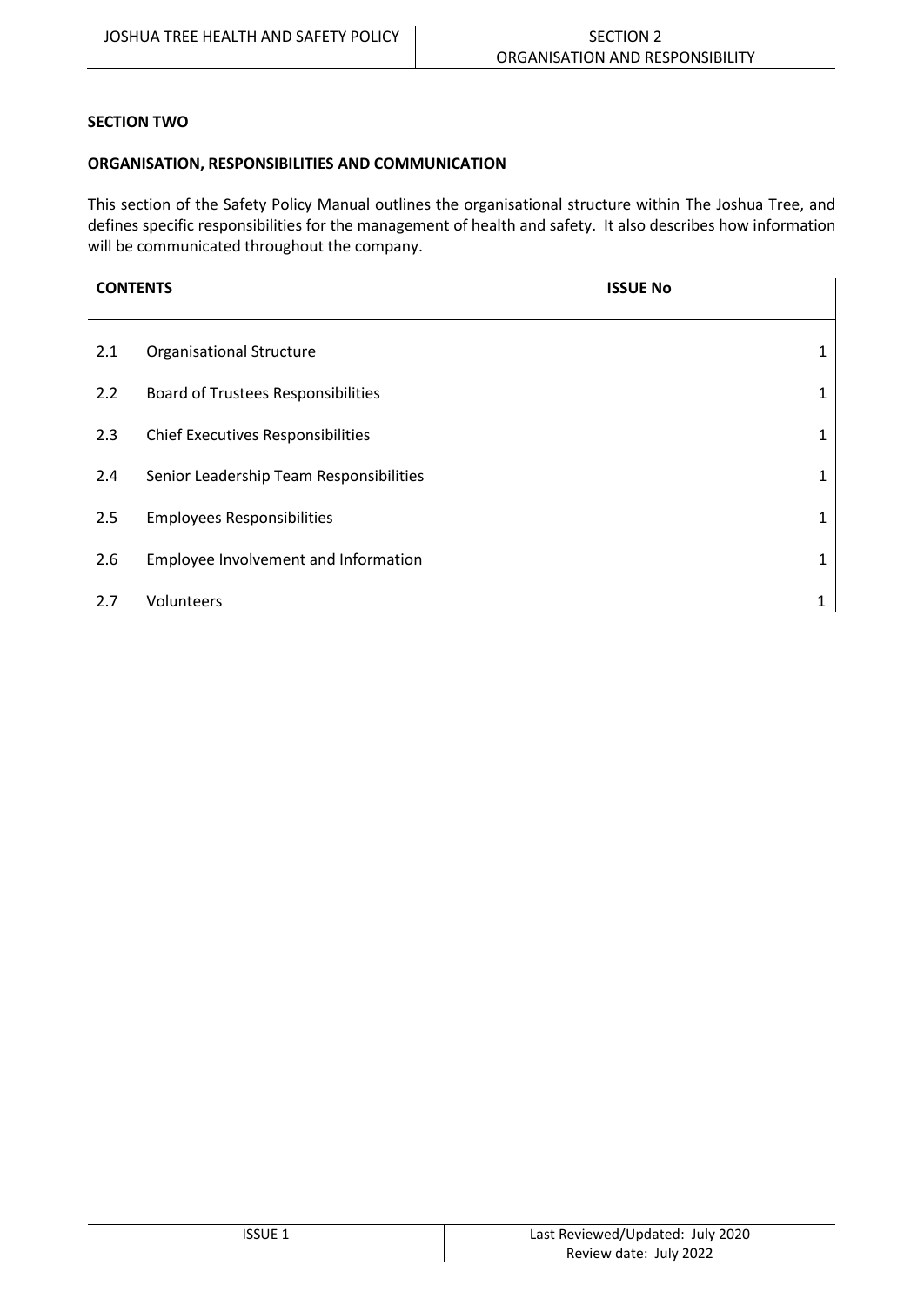#### **2.1 ORGANISATIONAL STRUCTURE**

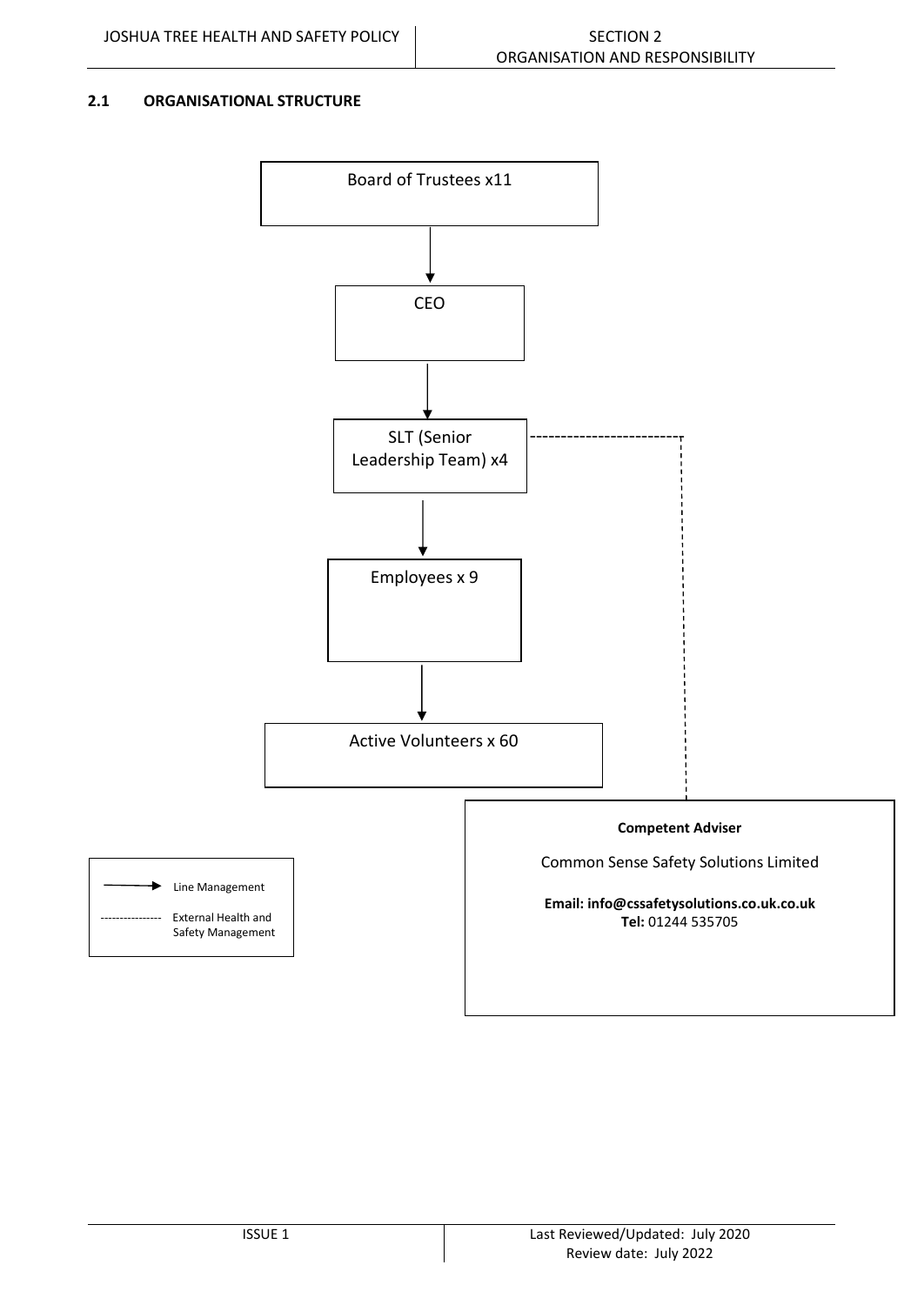#### **2.2) BOARD OF TRUSTEES & CEO RESPONSIBILITIES**

The CEO has responsibility for the day to day function of The Joshua Tree, and shall report to the Trustees. The Trustees have a responsibility and accountability to ensure that Health and Safety is meeting all the necessary guidance and regulations.

The CEO of The Joshua Tree has been delegated by the Trustees with responsibility for ensuring the health and safety of employees, families, volunteers, and members of the public, where they may be affected by the Associations activities.

To meet their responsibilities the Board of Trustees/ CEO will, so far as is reasonably practicable: -

- **2.2.1** Appoint Common Sense Safety Solutions to advise the Association regarding health and safety management issues.
- **2.2** Ensure that there exists an effective policy for health and safety management, supplemented by additional documents where necessary and ensure that the policy is implemented by Managers and employees.
- **2.2.3** Ensure that adequate resources and information are made available to enable the policy to be effectively put into practice.
- **2.2.4** Place on the agenda of any board meeting an item entitled 'Health and Safety' where relevant health and safety matters will be discussed together with recommendations where necessary to ensure alignment to risk management through governance and compliance.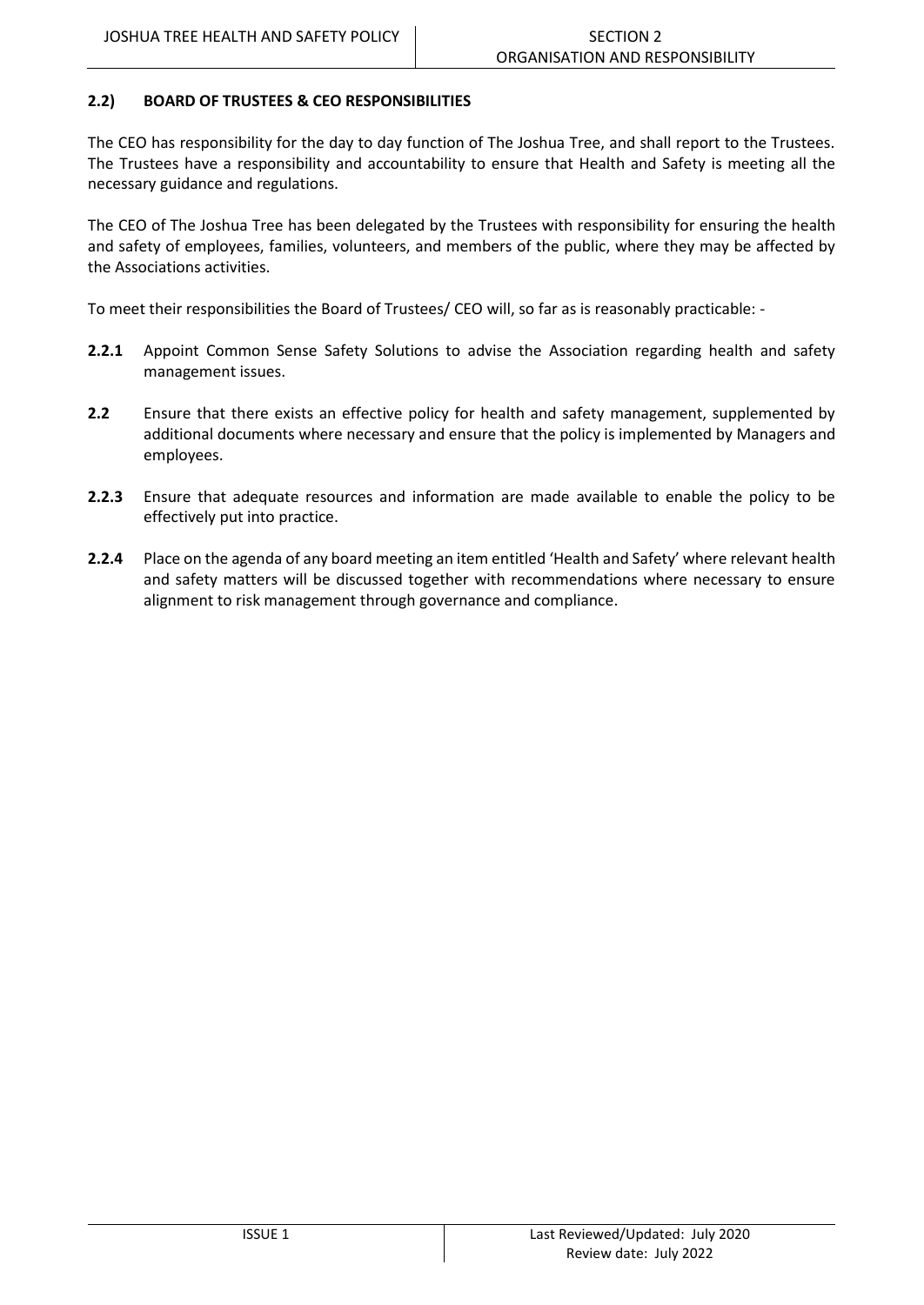#### **2.3) SENIOR LEADERSHIP TEAM RESPONSIBILITIES**

The Senior Leadership Team will be directly responsible to the CEO for the health and safety arrangements within their particular area of control. To meet this responsibility each Manager will, so far as is reasonably practicable:

- **2.3.1** Ensure that the responsibilities for health and safety are properly understood by all employees or volunteers working on behalf of The Joshua Tree.
- **2.3.2** Ensure that Associations health, safety and welfare arrangements are effectively implemented in accordance with the Health & Safety Policy.
- **2.3.3** Take responsibility where reasonably practicable for writing risk assessments & actioning recommendations arising from any risk assessment carried out within the workplace. Where recommendations cannot be actioned, take responsibility for informing the Board of Trustees/ CEO.
- **2.3.4** Ensure that all accidents are reported and investigated with the objective of preventing their reoccurrence by improving practices and systems.
- **2.3.5** Ensure that all accidents or dangerous occurrences are reported to the Enforcing Authority where required by the Reporting of Injuries, Diseases and Dangerous Occurrences Regulations 2013.
- **2.3.6** Ensure that health and safety training is provided to new employees as part of their induction training programme.
- **2.3.7** Ensure that all employees have been briefed on any safe working procedures relevant to their work. Also ensure that employees have access to any documentation relevant to health and safety at all times.
- **2.3.8** Carry out regular inspections of workplaces, and equipment, the working environment, fire precautions and welfare arrangements. Report the results of such inspections to the Safety Committee meeting, that is in progress, and ensure that any required improvements are actioned.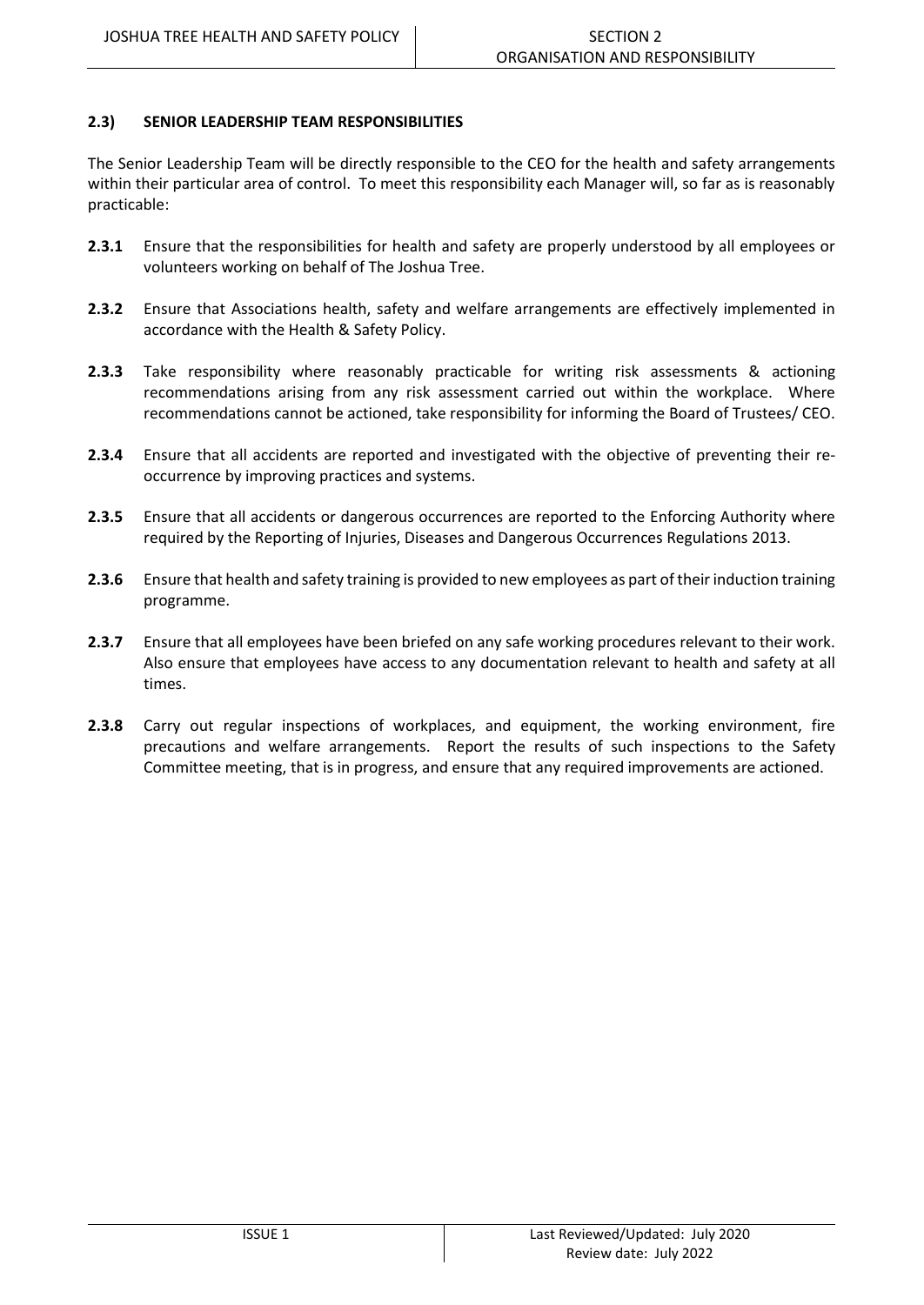#### **2.4) EMPLOYEE RESPONSIBILITIES**

Employees have a statutory duty to take reasonable care for the health and safety of themselves and of other persons who may be affected by their acts or omissions, also to co-operate with the Association on any health and safety matter. Employees are reminded that breach of this duty could constitute a disciplinary offence. In order to ensure health and safety all employees will be expected to:

- **2.4.1** Conform to any legal requirements, rules, procedures, or instructions necessary for ensuring health and safety.
- **2.4.2** Use any protective clothing or equipment recommended for their particular work unless they have a medical condition preventing them from doing so and are in receipt of a written dispensation from the Board of Trustees/ CEO.
- **2.4.3** Seek advice and instruction from their manager when situations arise which may affect the health and safety of themselves or others.
- **2.4.4** Report any unsafe equipment, methods of work or any other matter and stop work if there is a risk of injury to persons or damage to equipment.
- **2.4.5** Report and record any incident or accident, or ill health, however slight, whether or not injury or damage has occurred.
- **2.4.6** Assist at all times in maintaining good housekeeping standards.
- **2.4.7** Attend any health and safety training courses as required.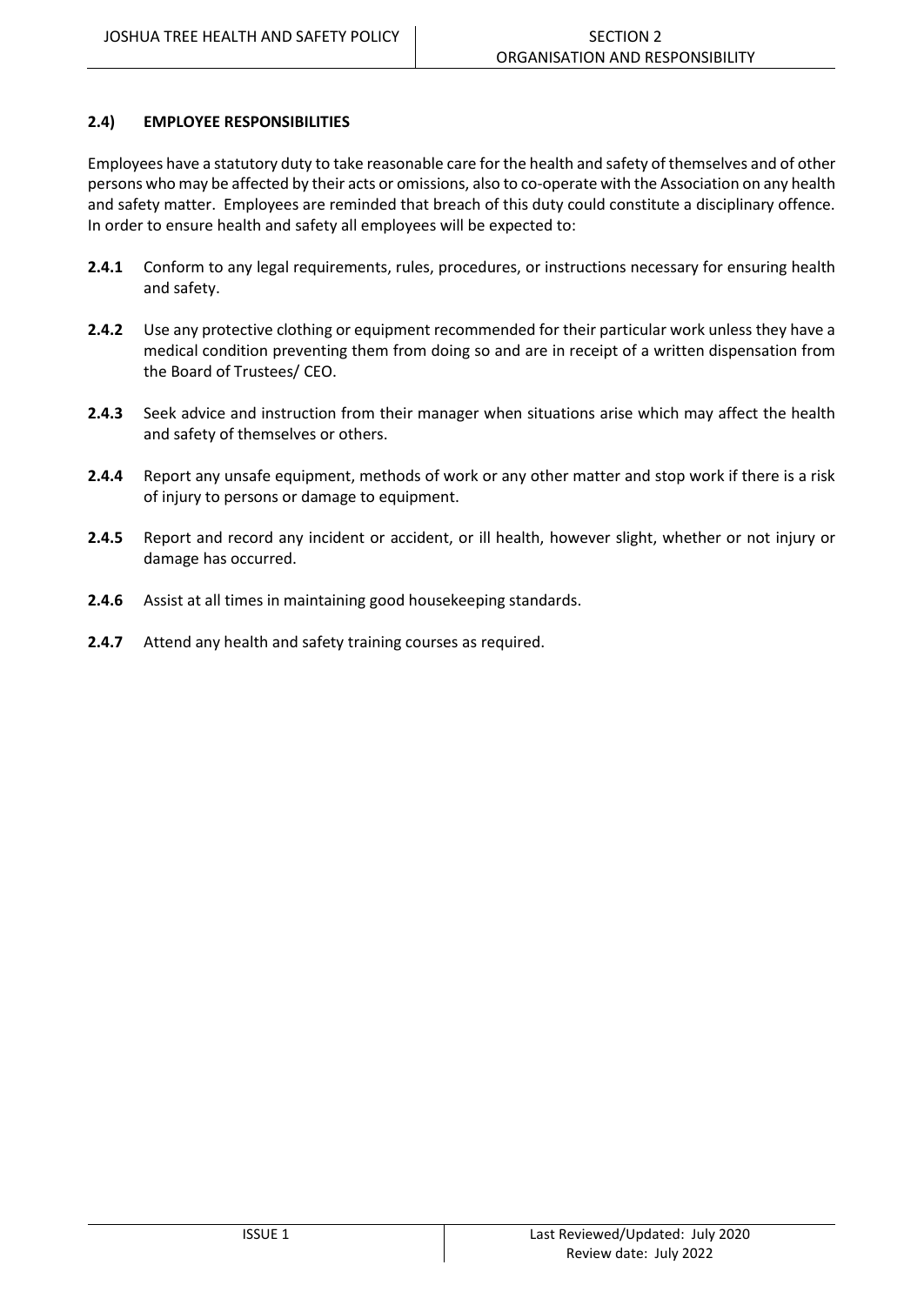#### **2.5) EMPLOYEE & VOLUNTEER INVOLVEMENT AND COMMUNICATION**

- **2.5.1** The Board of Trustees/ CEO will actively encourage all Managers, employees and volunteersto make constructive health and safety suggestions to improve conditions within The Joshua Tree.
- **2.5.2** All employees & volunteers will be involved in the management of health and safety and will meet regularly to consider health and safety issues. Volunteers shall receive relevant health and safety training for their activities and shall not be permitted to proceed until they have completed this training.
- **2.5.3** All meetings regarding health and safety will keep minuted records (together with the meetings of any sub-committees which may be formed). The minutes of all such meetings will be made available to all employees.
- **2.5.4** All employees & volunteers will be made fully aware of any issue which is relevant to their health, safety or welfare.
- **2.5.5** A dedicated health and safety notice board will be located within the office which will display, as a minimum, the following information:-
	- Health & Safety Policy Statement
	- Health and Safety Law Notice
	- Summaries of risk assessments
	- Data on all hazardous substances used by the Association
	- Names of first aiders within the Association
	- Actions regarding fire precautions/procedures
	- Employers Liability (Compulsory Insurance) Certificate
	- Minutes of Health and Safety Meetings

Other relevant or topical information may also be displayed. The Senior Leadership Team are responsible for ensuring that sufficient information is provided for personnel under their control and for ensuring that the notice board is kept up-to-date.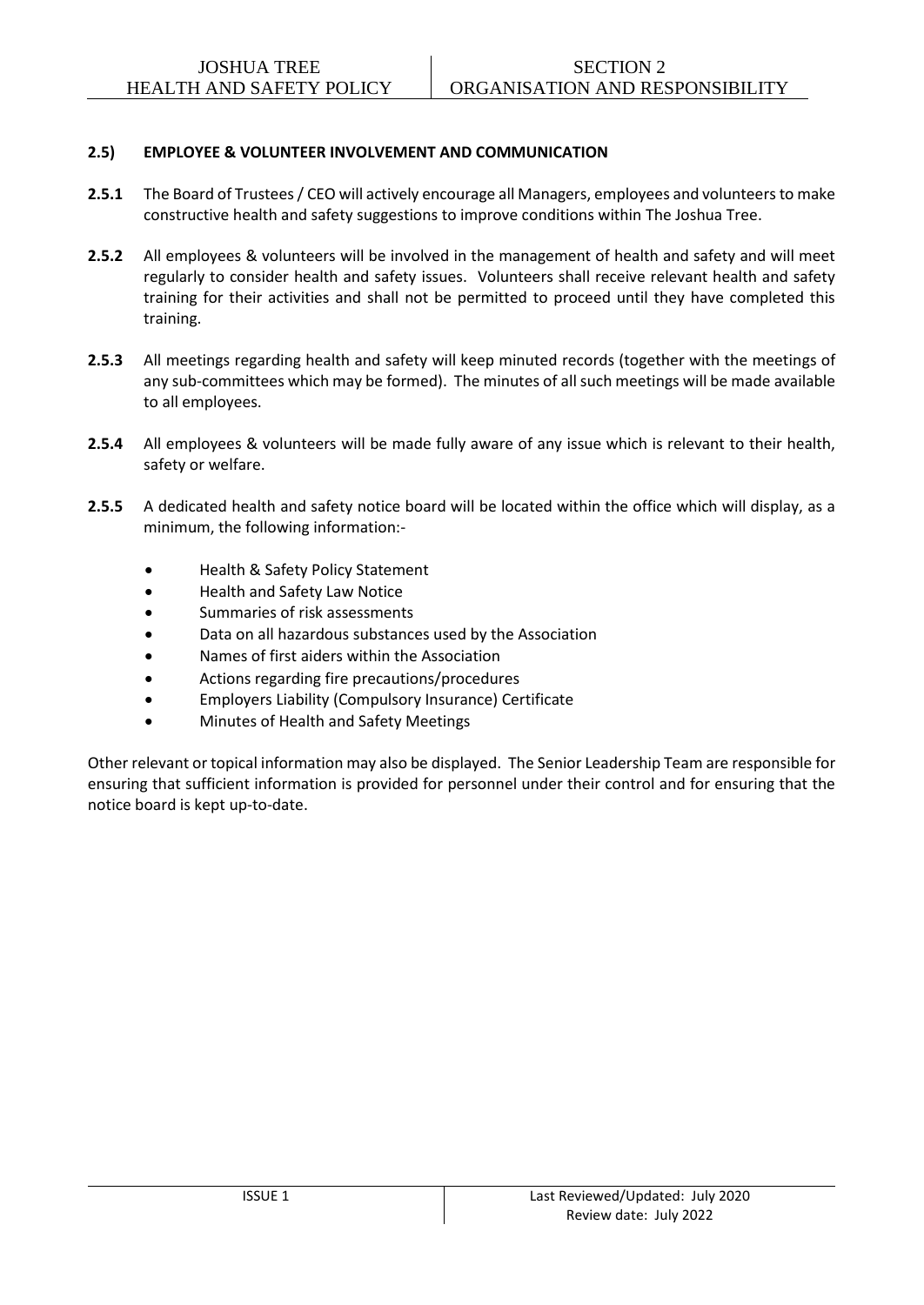#### **SECTION 3**

### **ARRANGEMENTS FOR ENSURING HEALTH & SAFETY AT WORK**

#### **Introduction**

This section outlines general arrangements which will be implemented within The Joshua Tree in order to ensure that the Health and Safety Policy is effectively put into practice.

It must be borne in mind that these are minimum general requirements and further procedures and arrangements may be required in order to effectively control specific risks to health and safety within each work area.

| <b>CONTENTS</b> | <b>ISSUE</b><br>No                                           |              |
|-----------------|--------------------------------------------------------------|--------------|
| 1.              | Accident and Incident Reporting, Recording and Investigation | 1            |
| 2.              | <b>Electrical Safety</b>                                     | 1            |
| 3.              | <b>Fire Precautions</b>                                      | 1            |
| 4.              | <b>First Aid</b>                                             | $\mathbf{1}$ |
| 5.              | <b>Hazardous Substances</b>                                  | 1            |
| 6.              | Personal Protective Equipment - General                      | 1            |
| 7.              | <b>Risk Assessment</b>                                       | 1            |
| 8.              | <b>Manual Handling</b>                                       | 1            |
| 9.              | Display Screen Equipment                                     | 1            |
| 10.             | <b>Training</b>                                              | 1            |
| 11.             | Workplace Health and Safety Inspections                      | 1            |
| 12.             | CDM 2015 Management                                          |              |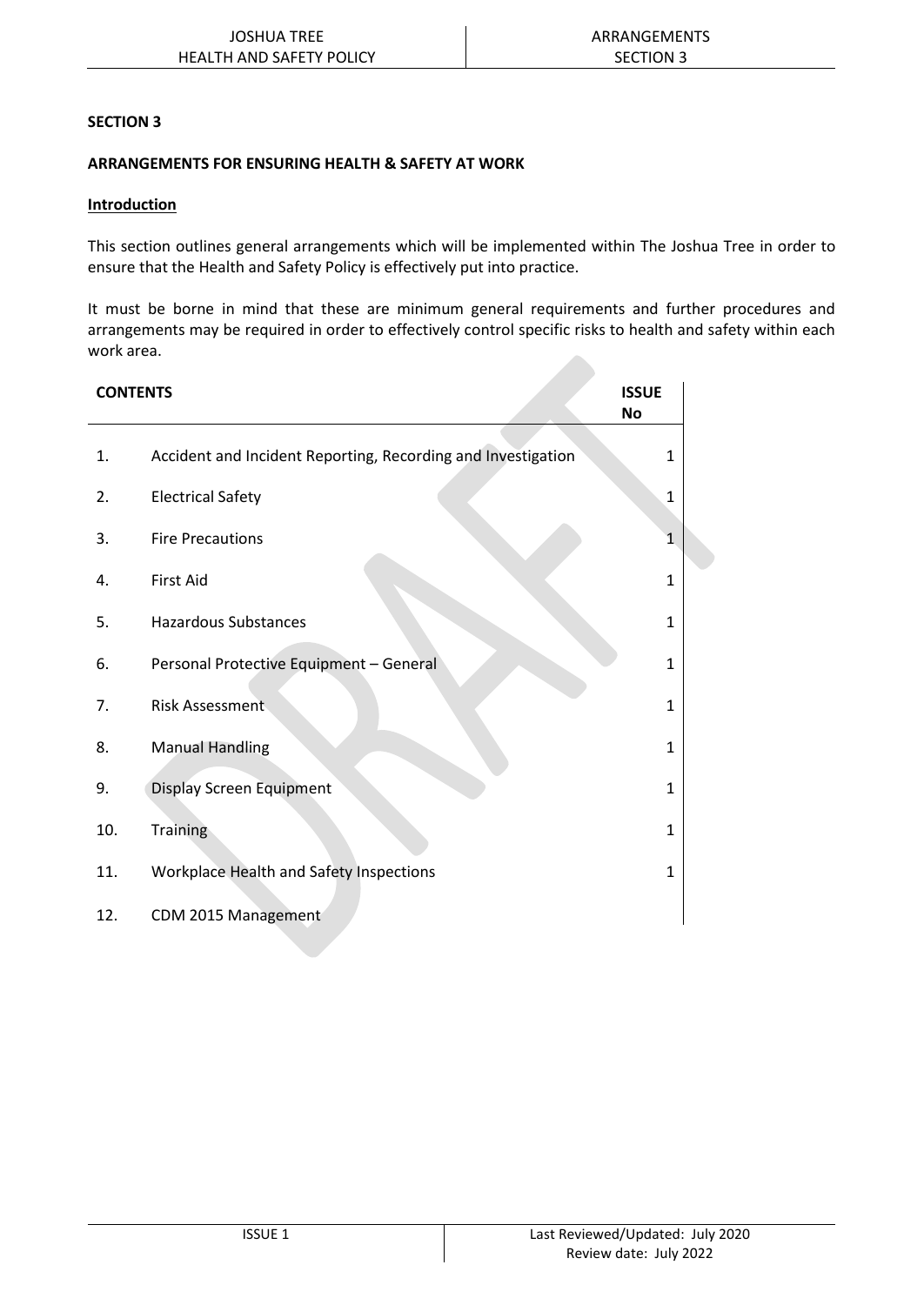#### **3.1) ACCIDENT AND INCIDENT REPORTING, RECORDING AND INVESTIGATION**

#### **3.1.1 Policy**

It is the policy of The Joshua Tree to report all accidents, occupational diseases and dangerous occurrences as detailed in the Reporting of Injuries, Diseases and Dangerous Occurrences Regulations 2013.

In addition, all incidents which result in first aid treatment being required will be recorded and investigated in an attempt to prevent a recurrence. All employees are instructed to report all such occurrences immediately after treatment. They should also ensure that an entry is made in the Accident Report Book, regardless of the severity of the injury. If, because of their injury, they are incapable of making an immediate entry, then that entry will be made by their manager.

Accidents will be classified as 'minor', seven-day reportable', or 'major reportable' in line with the above Regulations, and the appropriate action will be taken should they be reportable to the Enforcing Authority.

The Manager will be notified immediately following any accident or incident and will be responsible for reporting the accident to the Enforcing Authority where required under the Reporting of Injuries, Diseases and Dangerous Occurrences Regulations 2013 <https://www.hse.gov.uk/riddor/>

#### **3.1.2 Accidents – Action to Take**

All accidents at work involving personal injury must be reported to the First Aider or Appointed Person. The First Aider or Appointed Person should make an assessment of the seriousness of the injury and whether they can give sufficient treatment. If the injury is of a serious nature, or if there is any doubt, it is recommended that the injured person is referred for professional medical aid for appropriate treatment.

If the injury is of a minor nature, first aid treatment should be given and, following this, it is important that the Accident Book is fully completed, either by the injured person or a responsible individual on his/her behalf. The Joshua Tree will keep an Accident Book readily available in accordance with the Social Security (Claims and Payments) Regulations 1979.

If the injury is of a serious nature, and the person is taken to hospital, the Accident Book should be completed by the Manager.

**3.1.3** An Accident Report book is held with the first aid kit. The report book must be filled in and forwarded to the relevant person as soon as possible.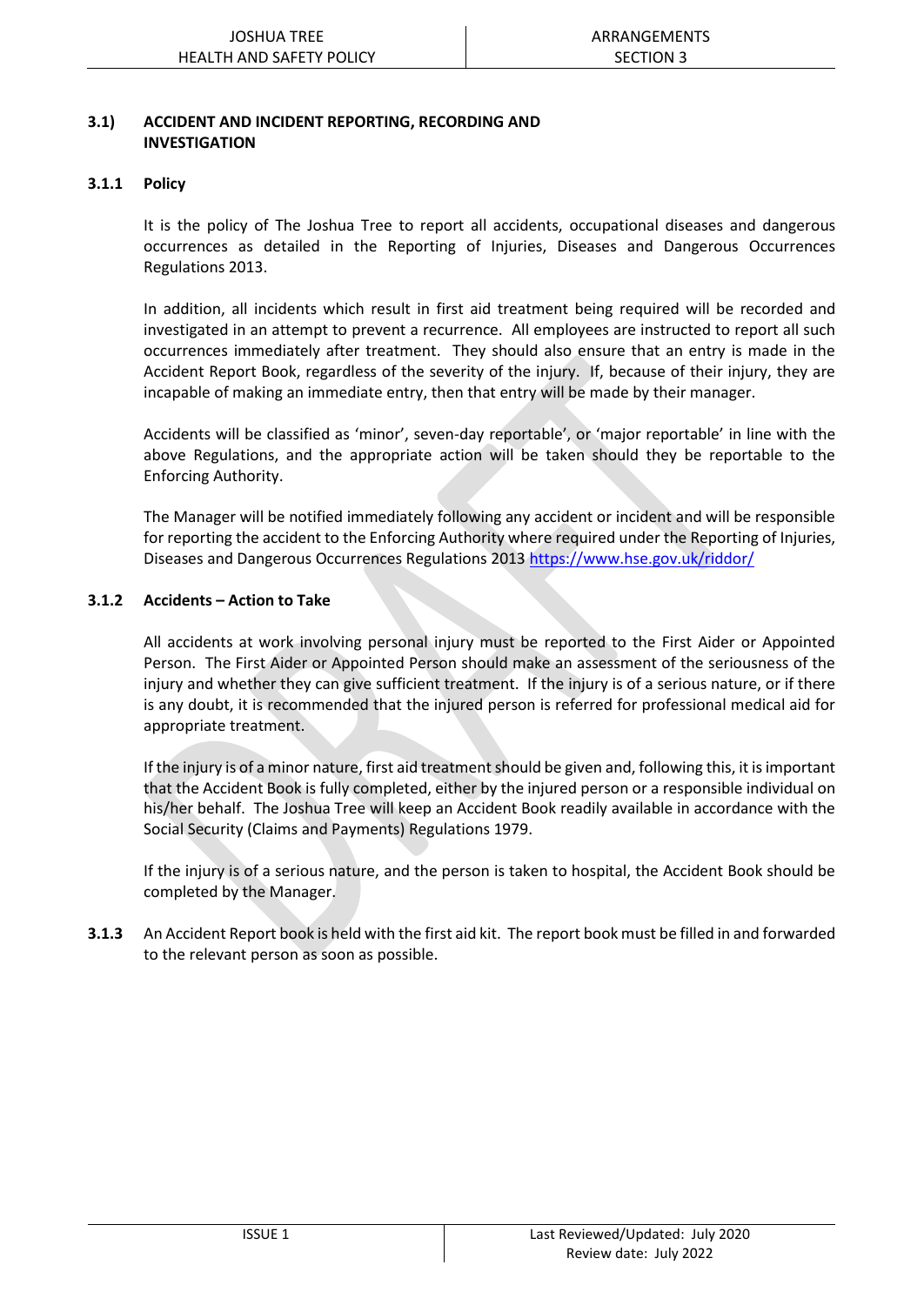#### **3.1.4 Employers Liability Insurance Company**

Should an employee suffer an accident or injury which is reportable to the Enforcing Authority, it is important that the employers' liability insurance company is notified of this incident.

#### **3.1.5 Needlestick Injury/Exposure to Risk of Infectious Disease**

Should any employee suffer a needlestick injury, come into direct contact with bodily fluids or any situation giving rise to risk of infection, this matter must be reported to their Manager immediately.

The Manager concerned will then take the necessary action after seeking medical advice.

#### **3.1.6 'Near Miss' or Damage Incident**

All accidents resulting in damage to property, equipment, vehicles, fixtures or fittings, together with near misses, should be reported to management.

It is important that these incidents are investigated, particularly if personal injury was avoided.

It is important to treat 'near miss' incidents seriously. If, in the future, an injury occurs as a result of a similar incident, it could not be argued that the incident was unforeseen, which could then affect the company's ability to defend a claim for negligence.

#### **3.1.7 Accidents to Visitors and Members of the Public**

Should a non-employee suffer injury as a result of work activities, then investigation procedures must be followed by the relevant Manager.

All incidents must be recorded in the Accident Book and it is important that correct details are taken of the name and address of the injured person.

Should the accident be reportable, a form F2508 should be sent to the Enforcing Authority:

#### **RIDDOR Reporting - Incident Contact Centre**

| Tel:      | 0345 300 9923 (for fatal and major injuries only) |
|-----------|---------------------------------------------------|
| Internet: | www.riddor.gov.uk                                 |
| Email:    | riddor@natbrit.com                                |

The circumstances must be reported to the company's insurers. This will be done by the Operations Manager in conjunction with the CEO & Chair of Trustees via the Insurance Broker.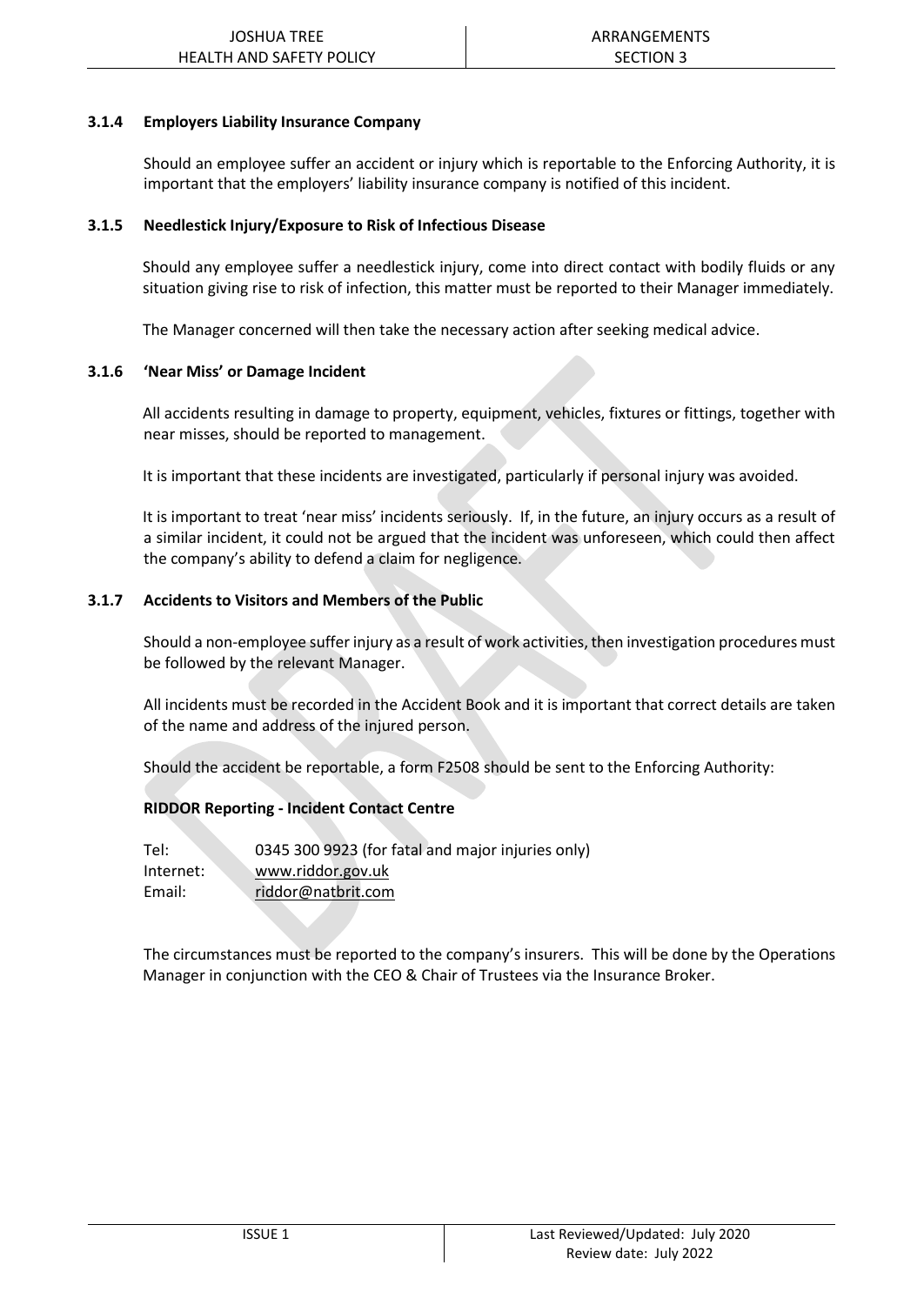#### **3.2) ELECTRICAL SAFETY**

- **3.2.1** No employee shall undertake any kind of electrical work where specialist knowledge is required in order to avoid danger. Broadly speaking this means that anything more complicated than the fitting of a standard 3-pin plug to a small appliance will only be undertaken by a suitably qualified electrical contractor.
- **3.2.2** The entire fixed electrical system within the support centre will be examined by a suitably qualified electrical contractor registered with the National Inspection Council of Electrical Installers and Contractors (NICEIC) at intervals not exceeding five years and appropriate steps taken on the basis of his report.
- **3.2.3** All portable electrical equipment will be examined by a qualified electrical contractor, where required, at twelve monthly intervals.
- **3.2.4** A register of equipment requiring portable appliance testing / inspection will be kept by the caretaker and testing and/or inspection carried out at the appropriate intervals the results of which will be recorded in the register.
- **3.2.5** Employees who own electrical equipment, for example radios and cassette players, will not be permitted onto the premises until it has been examined and certificated as being safe for use. If the equipment remains on site permanently it must be entered into the register and subject to the required test programme.
- **3.2.6** The user of each piece of electrical equipment will perform a brief visual inspection each month, paying particular attention to the condition of cables. A report will be made to the Manager of any actual, or suspected, faults suggested by the visual examination. The equipment will also be taken out of service until being certified as safe to use by an electrical contractor.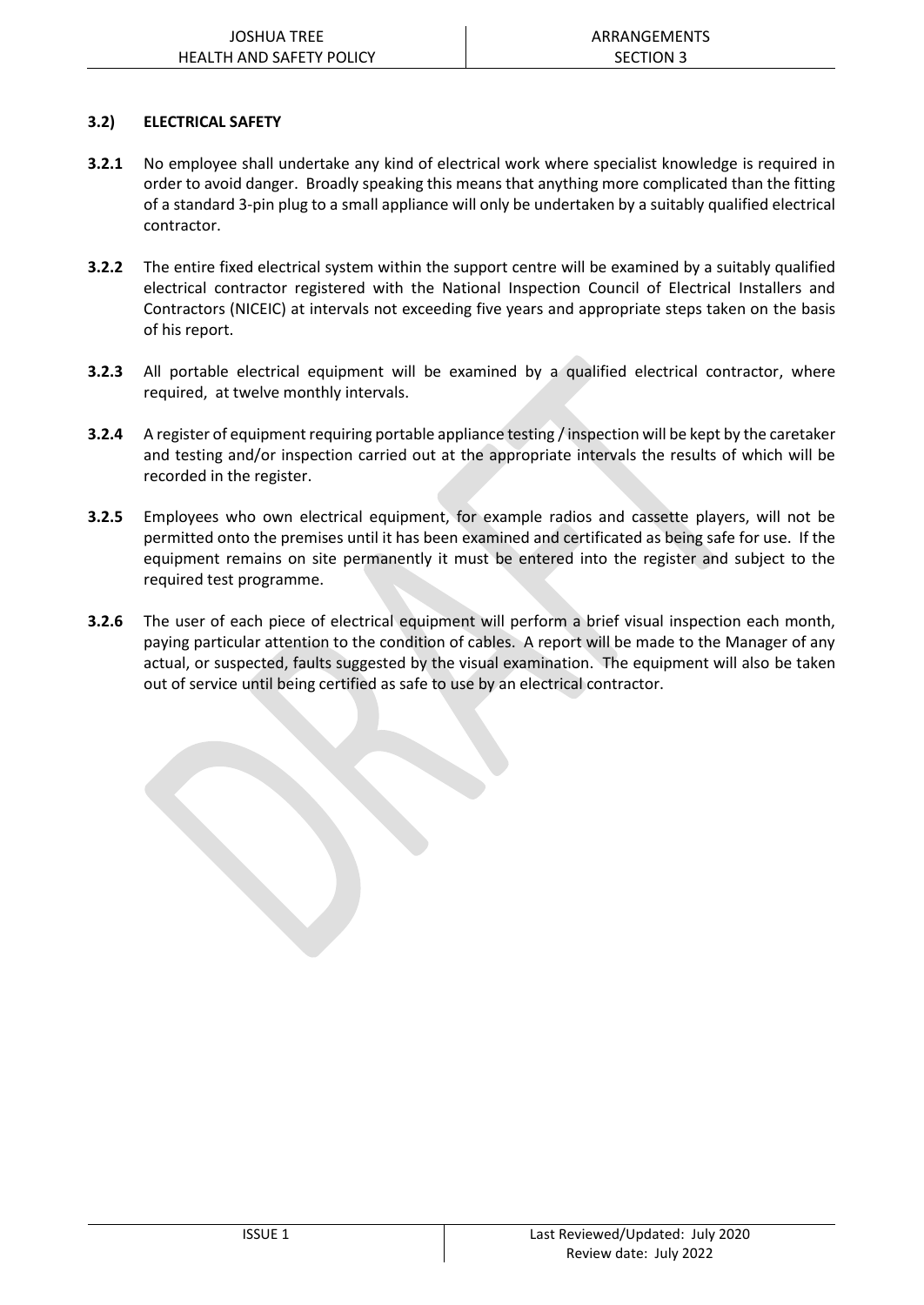#### **3.3) FIRE PRECAUTIONS**

- **3.3.1** At the beginning of each working day the Caretaker & Maintenance Officer will carry out daily checks to ensure exits are clear and that all fire exits within the premises or any worksite are unlocked and unobstructed. In his absence, this role will be fulfilled by a member of SLT.
- **3.3.2** The fire alarm system will be tested on a weekly basis at the same time on the same day. Responsibility for the fire alarm tests will rest with the Caretaker & Maintenance Officer. In his absence, the task will be undertaken by a nominated employee as the SLT & CEO decides.
- **3.3.3** Fire evacuation drills will be held on a bi-annual basis, the precise timing to be decided by the SLT & CEO. The Operations Manager and Caretaker & Maintenance Officer will initiate any fire evacuation drill and will be responsible for ensuring that all persons within their area are properly evacuated and accounted for.
- **3.3.4** A dedicated Fire Log will be kept on the premises in which will be recorded details of fire alarm tests and fire evacuation drills.
- **3.3.5** Fire extinguishers will be checked on an annual basis on a service contract held with the supplier. Any extinguisher which is used and partly discharged will be returned to the supplier and a refill obtained.
- **3.3.6** Printed notices should be exhibited stating, in concise terms, the essentials of the action to be taken upon discovering a fire and on hearing the fire alarm.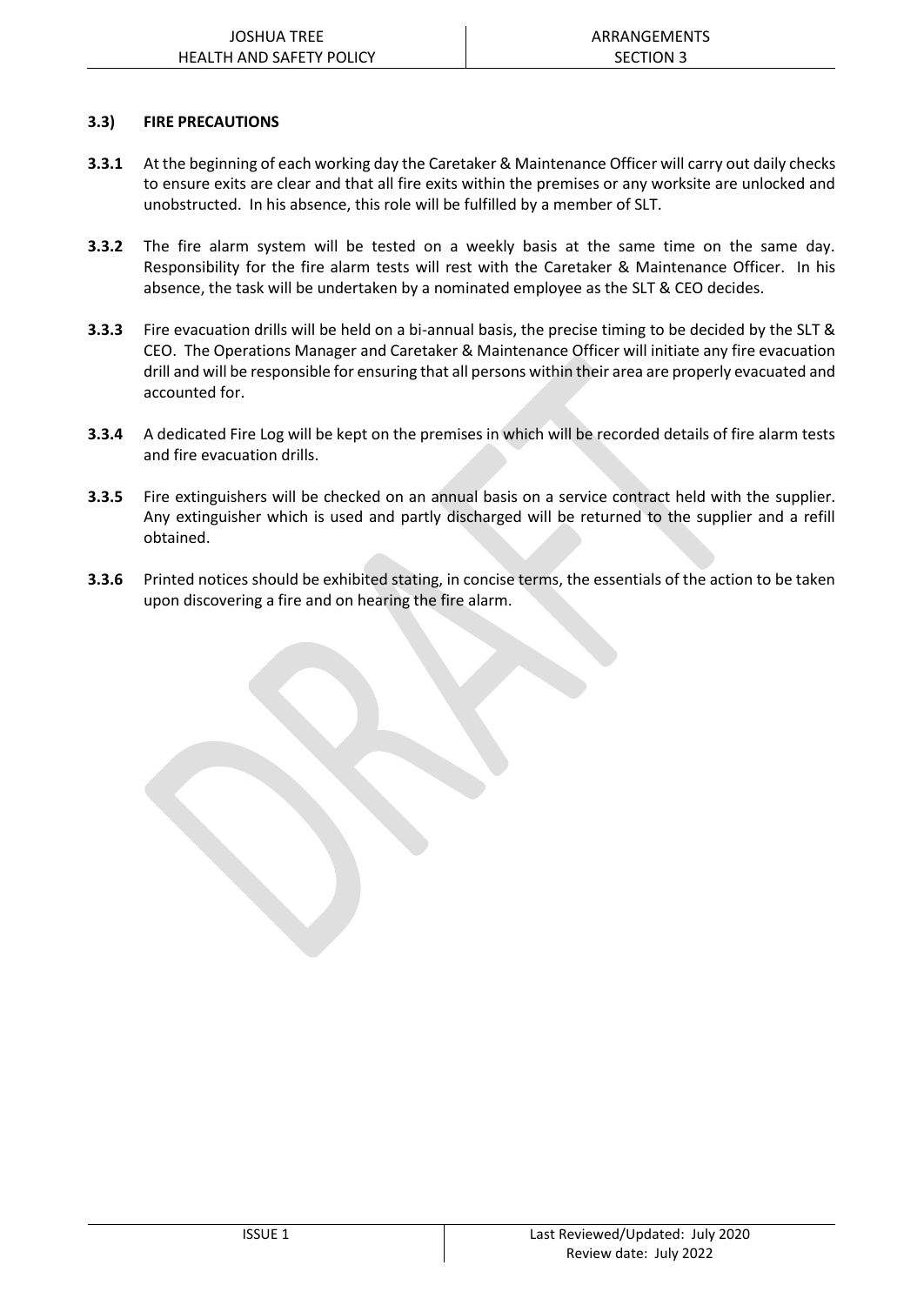**3.3.7** All new employees will receive basic fire appreciation training as part of their induction. Basic fire appreciation training will be repeated for existing employees on an annual basis.

The training will include the following:

- the action to be taken upon discovering a fire
- the action to be taken on hearing the alarm
- raising the alarm
- the correct method of calling the fire service
- the location and use of firefighting equipment
- the knowledge of escape routes
- the appreciation of the importance of fire doors and of the need to close all doors at the time of a fire and on hearing the fire alarm
- evacuation of the building to an assembly point where a roll-call can be made
- ensuring access and egress routes, fire doors etc. are kept free from obstruction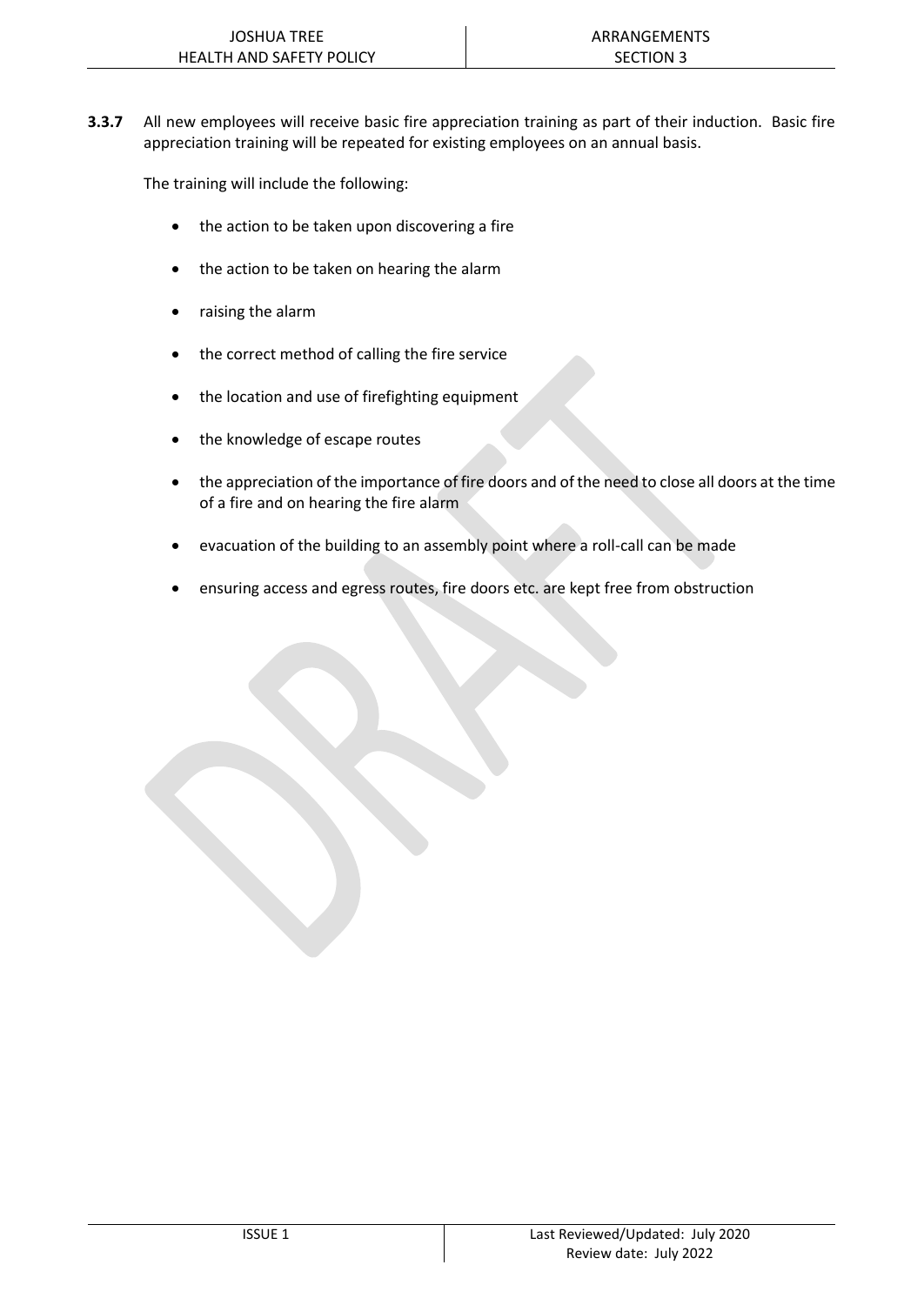- **3.3.8** In the event of a fire, the relevant Manager will:
	- Confirm that the emergency services have been contacted
	- Ascertain the location, type and extent of the fire
	- Control any attempt to extinguish a fire
	- Initiate a roll-call for employees, contractors and visitors
	- Liaise with the emergency services attending, giving information concerning:
		- a) the location, type and extent of the fire
		- b) missing persons
		- c) hazardous chemicals/substances/materials
		- d) location of services isolating points
	- Liaise with the emergency services before re-entering the premises
	- Ensure that all discharged fire extinguishers are replaced
	- Advise the Board of Trustees the type, extent and result of the fire as soon as practicable
	- Instigate an investigation into the circumstances and causes of the fire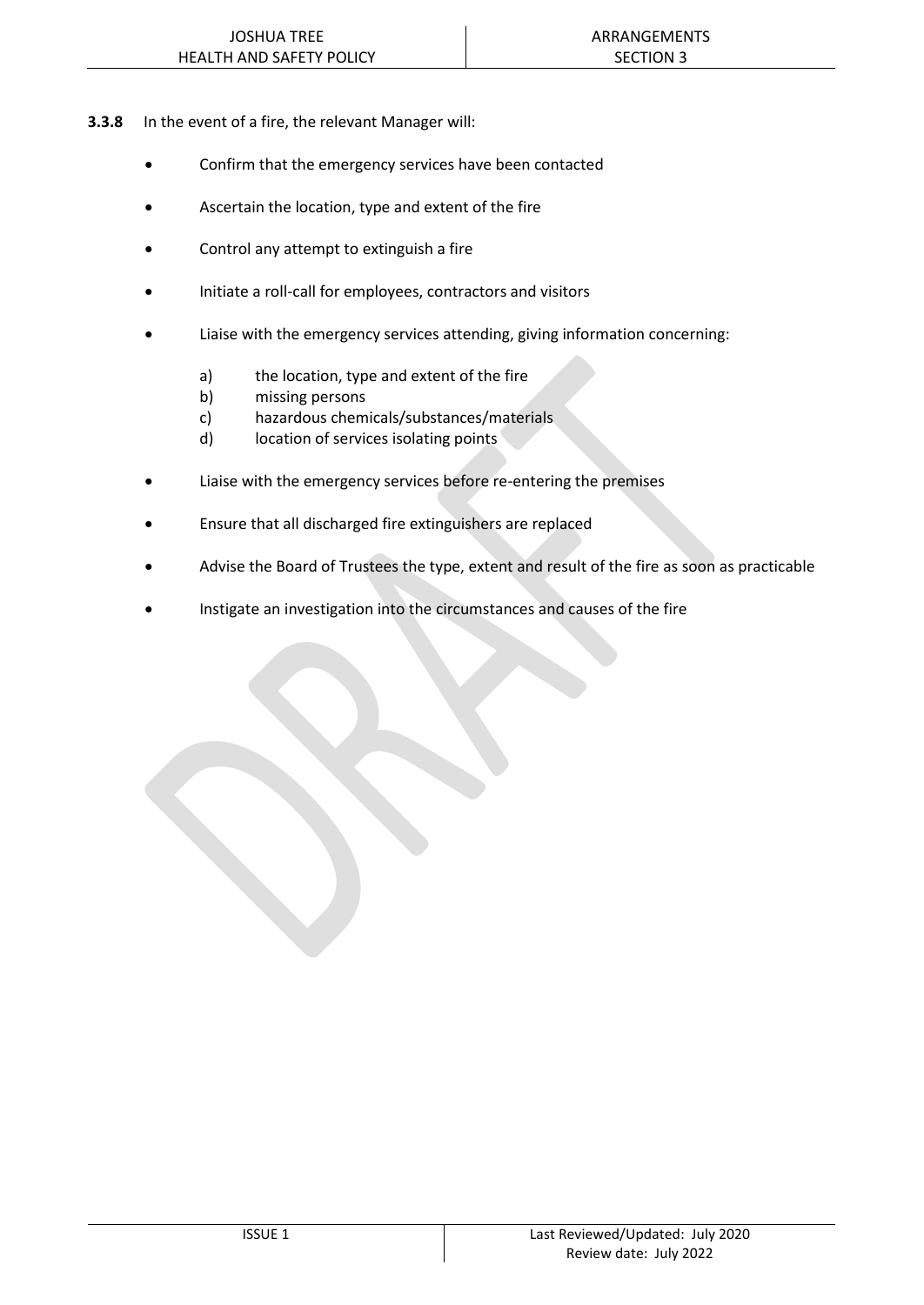#### **3.4) FIRST AID**

#### **3.4.1 Policy on First Aid**

It is Joshua Tree's policy to comply with the Health and Safety (First Aid) Regulations 1981, relevant Codes of Practice and good working practices by training and appointing a suitable number of people and providing suitable and sufficient facilities.

The Joshua Tree will make provision for additional training of first aid personnel as necessary to take account of specific hazards and will ensure that, where significant risks have been identified, a sufficient number of employees will be given appropriate training to carry out first aid at work duties, as defined below.

Our current arrangements are as follows:-

First-aid provision will be available at all times while people are on the premises.

 On the premises, first aid is administered primarily via staff that hold a first aid qualification. Whilst staff may administer first aid within their level of training and experience, an ambulance should be called when someone is unconscious, bleeding heavily, may have broken bones, has a deep laceration, has chest pain or is having any difficulty breathing. If in any doubt, the first aider should always dial 999/112.

 The Operations Manager holds a complete and up to date record of all staff that are first aid trained, along with their particular qualifications and dates of expiry.

#### **3.4.2 Appointed Persons**

The appointed person shall always be a first aider. The first aider will be able to take charge of an emergency, (e.g. to call an ambulance), if serious injury or major illness occurs at the workplace. The first aider will also be responsible for ensuring that all first aid kits within the premises are fully stocked.

It should be noted that there must always be at least one first aider on the premises during working hours.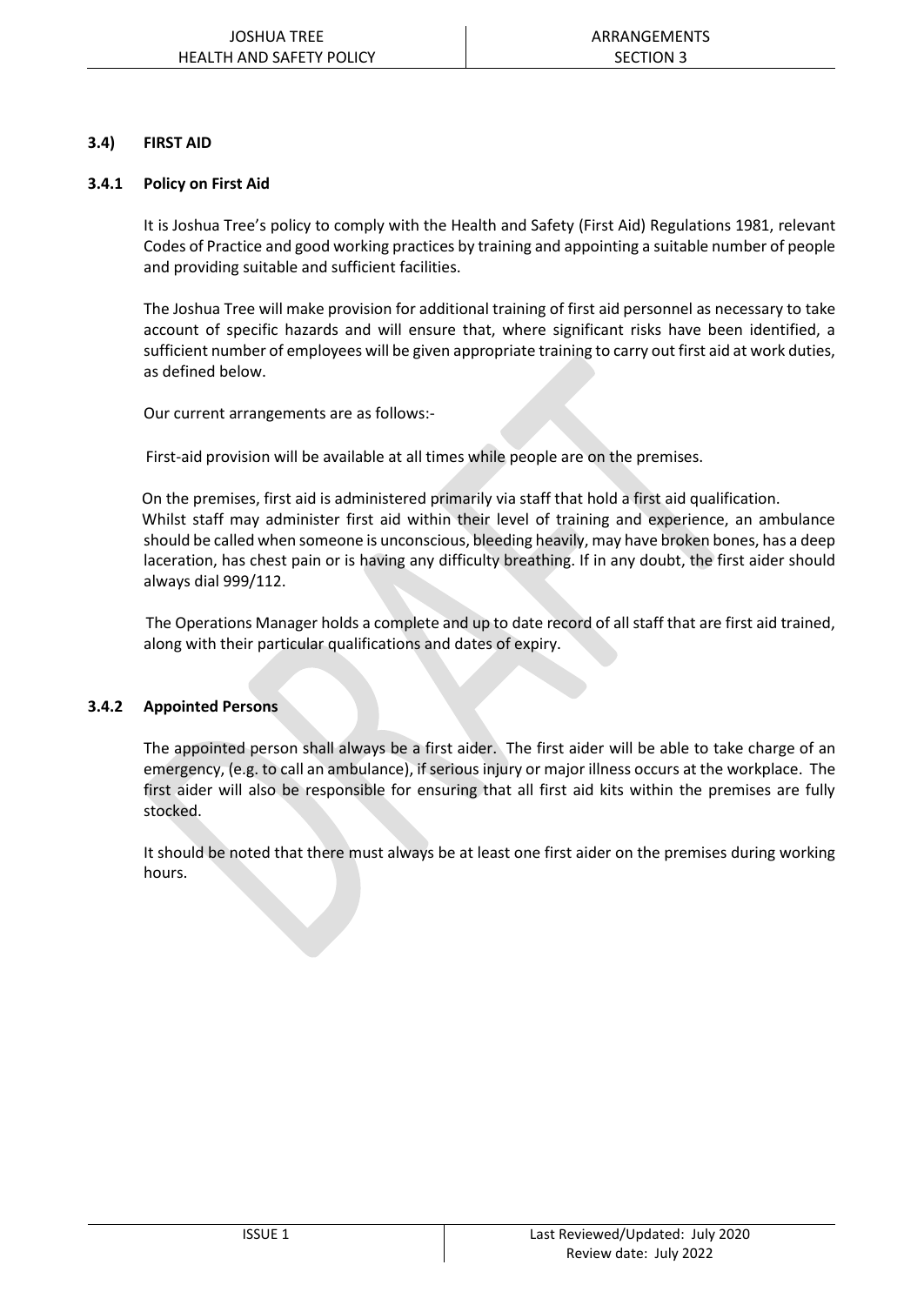#### **3.4.3 Health and Safety (First Aid) Regulations 1981**

First aid kits will be supplied and will be readily available on all worksites.

#### **Minimum Contents for First Aid Kits**

| <b>ITEM</b>                           | <b>NUMBER OF EMPLOYEES</b> |                |              |              |
|---------------------------------------|----------------------------|----------------|--------------|--------------|
| Guidance card                         | $1 - 5$                    | $6 - 10$       | $11 - 50$    | $51 - 100$   |
|                                       | $\mathbf{1}$               | $\mathbf{1}$   | $\mathbf{1}$ | $\mathbf{1}$ |
| <b>Sterile Adhesive Dressing</b>      | 10                         | 20             | 40           | 40           |
| Eye pad                               | 1                          | $\overline{2}$ | 4            | 6            |
| Sterile Triangular Bandage            | $\overline{1}$             | $\overline{2}$ | 4            | 6            |
| Safety Pins                           | 6                          | 6              | 12           | 12           |
| <b>Sterile Medium Dressing</b>        | 3                          | 6              | 8            | 10           |
| <b>Sterile Dressing</b>               | $\mathbf{1}$               | $\overline{2}$ | 4            | 6            |
| <b>Extra Large Ambulance Dressing</b> | $\mathbf{1}$               | $\overline{2}$ | 4            | 6            |

Where sterile water or sterile normal saline in disposable containers needs to be kept near the first aid box because tap water is not available, at least the following quantity should be kept:-

Minimum container size: 300ml Minimum amount: 900ml

#### **3.4.4 First Aid Information**

The Regulations require all persons on the premises to be informed of the arrangements that have been made in connection with the provision of first aid, including the location of equipment, facilities and personnel.

Notices to this effect will be displayed on the two main notice boards, where they can be easily seen. These notices will give information regarding the location of the first aid facility and the name of the Appointed Person or First Aider.

Information on first aid should be included in the induction programme for any new employees and existing employees should be informed by the relevant Manager of any changes which are made.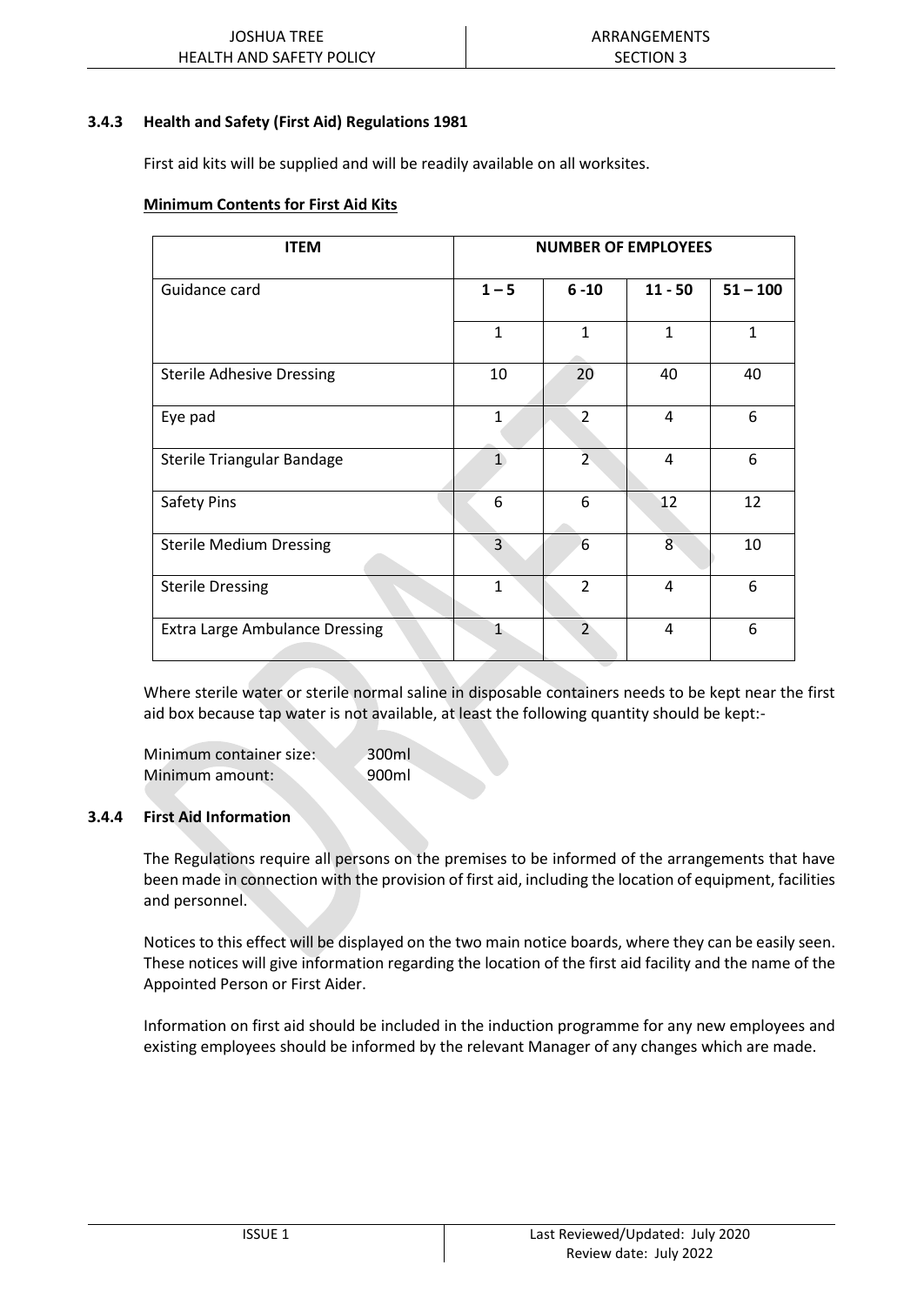#### **3.5) HAZARDOUS SUBSTANCES**

- **3.5.1** Hazardous substances (as defined by the Control of Substances Hazardous to Health Regulations 2002 (as amended) will only be brought on the premises where this is found to be unavoidable. Every effort will be made to ensure that, so far as possible, non-hazardous substances are purchased for use or, where there is no non-hazardous substance which is suitable, that the least hazardous substance is obtained.
- **3.5.2** The quantities of hazardous substances stored and used on-site will be the minimum quantities consistent with the needs of the work and with sound commercial purchasing practice.
- **3.5.3** The Caretaker & Maintenance Officer will identify all hazardous substances to which persons may be exposed and will compile a register of all such substances. Associated with the register will be the manufacturers' safety data sheets, which suppliers/manufacturers must provide by law. These outline the hazards of the substance, also indicating any precautions which are necessary.
- **3.5.4** Before any hazardous substance is brought onto the premises for the first time manufacturers/suppliers' safety data sheets will be obtained and suitable judgements made of the necessity for, and utility of, the substance.
- **3.5.5** In addition to the safety data sheet a COSHH Assessment will be produced for each product by the Senior Leadership Team who will, where necessary, seek specialist advice. All such assessments will be recorded on an acceptable written template. Any recommendations made for gaining or improving control of hazardous substances will be implemented by the Manager. The assessments will be reviewed when there is a material change in circumstance and, in any event, on an annual basis. Where relevant, assessment summaries will be displayed on departmental safety notice boards.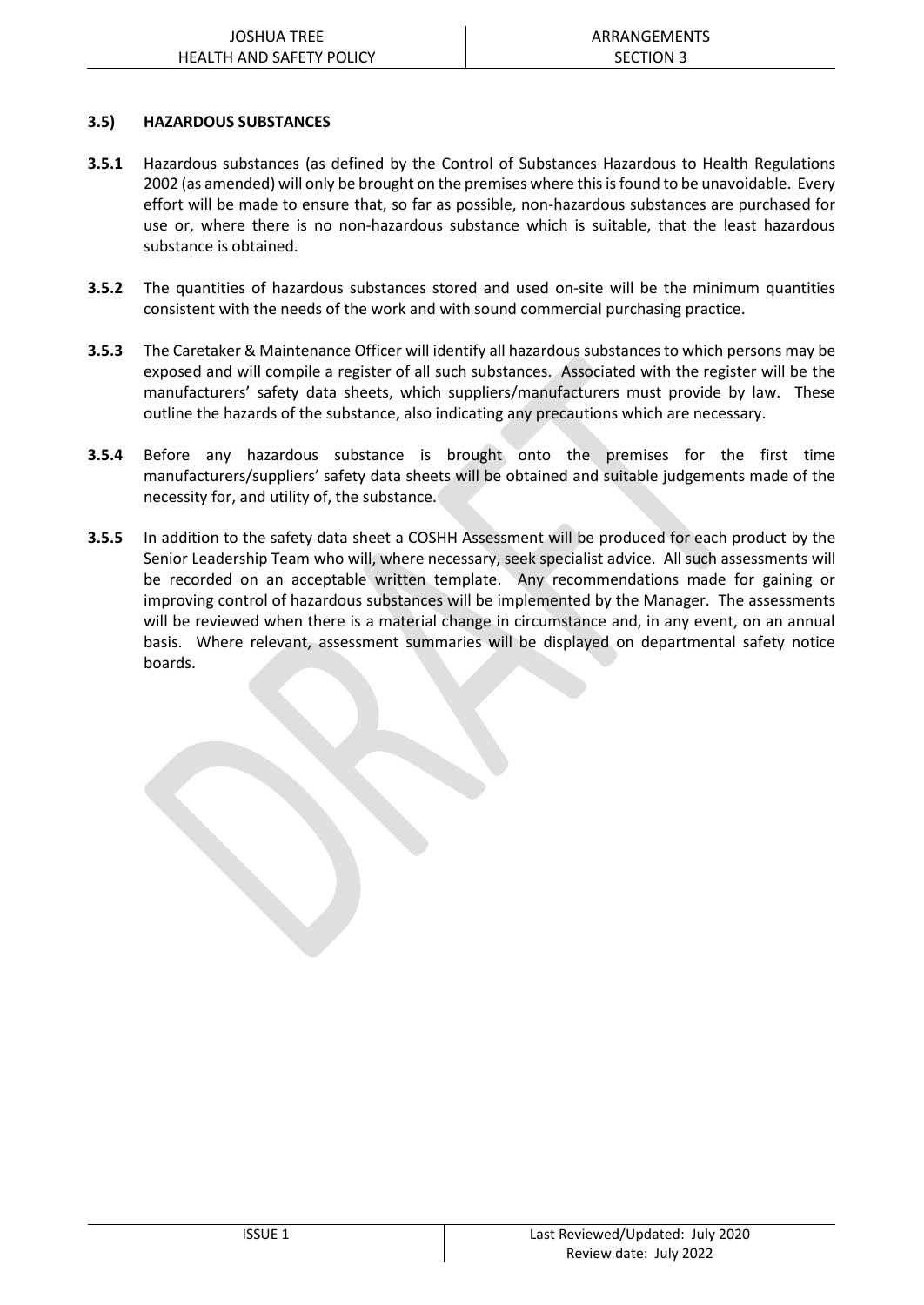#### **3.6) PERSONAL PROTECTIVE EQUIPMENT (PPE)**

- **3.6.1 PPE is the last resort when dealing with hazards in the workplace as it can restrict movement, and so in this way it could be said to increase the risk of an accident occuring, however,** where a need for the wearing of personal protective equipment is identified (whether by legislation or otherwise) all employees, contractors, volunteers, and visitors are required to use, and take care of, such equipment. Managers must ensure that all personnel under their control comply with this requirement.
- **3.6.2** Safety footwear will be supplied to employees where the need has been identified and must be worn, where required, whilst at work. Those employees who are not provided with safety footwear but who may, from time to time, be at some risk of foot injury will be encouraged to use sensible footwear, and may be prohibited from certain tasks unless wearing such footwear.
- **3.6.3** Eye protection will be worn at all times by persons engaged in operations that present a foreseeable risk of eye injury. These operations will be identified by the risk assessment process.
- **3.6.4** Appropriate gloves will be worn by employees when engaged in operations presenting a risk of laceration or abrasion to the hands.
- **3.6.5** Respiratory protection, overalls, aprons, gloves, rubber boots etc intended to afford protection against contact with hazardous substances will be worn as indicated by the assessments undertaken in compliance with the Control of Substances Hazardous to Health Regulations 2002 (as amended).
- **3.6.6** Managers will identify those employees for whom protective equipment is required and will ensure that an adequate supply of the correct equipment is obtained. The Senior Leadership Team, in consultation with Comon Sense Safety Solutions, shall advise on suitable equipment where required.
- **3.6.7** Managers will ensure that each employee is issued, on a personal basis, with the appropriate protective equipment free of charge, and that an issue record is kept for all non-disposable items.
- **3.6.8** Employees & volunteers will maintain their issued equipment in good condition and will report any loss or damage to their Manager.
- **3.6.9** Adequate facilities will be provided to all employees for the storage of protective equipment.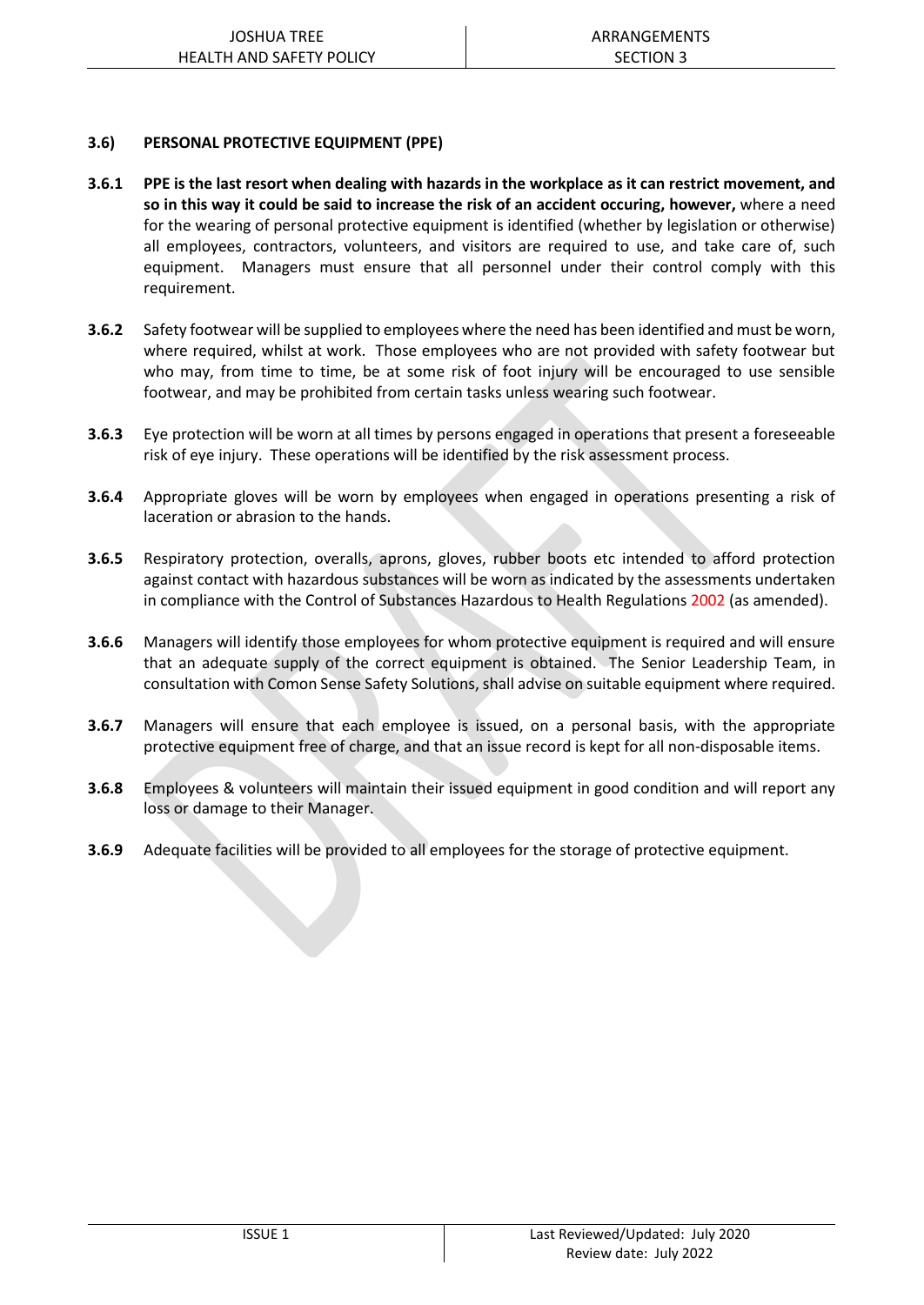#### **3.7) RISK ASSESSMENTS**

#### **The Senior Leadership Team Duties:**

- **3.7.1** Will ensure that risk assessments are conducted for all foreseeable risks regarding tasks carried out within their area of control which pose significant risk and that all such assessments are conducted by competent people and properly recorded in accordance with legislative requirements.
- **3.7.2** Managers shall ensure all personnel under their control have been informed of the significant findings and the measures they need to take to ensure the risks arising from the hazards are eliminated and controlled. They must also ensure that adequate and suitable instruction, information and training is given and that controls are in place so far as is reasonably practicable.

#### **Company Policy and Procedure on Risk Assessments:**

- **3.7.3** As the first step in making such assessments, relevant Managers will identify all significant hazards within their areas of responsibility.
- **3.7.4** Where possible, these hazards will then be eliminated by such means as are reasonably practicable.
- **3.7.5** In circumstances where a hazard cannot immediately be removed, the risk posed by that hazard will be assessed by an appropriate target team which will include Managers, and the employee(s) concerned. Common Sense Safety Solutions will provide appropriate guidance.
- **3.7.6** All measures necessary to control or reduce that risk will be considered, specified, and recorded, and the appropriate action taken as soon as possible. The Manager will be responsible for ensuring action is taken within his area of control.
- **3.7.7** Records of risk assessments will be kept and reviewed on an annual basis in order to establish their continual validity. Assessment summaries will be displayed on relevant departmental safety notice boards.
- **3.7.8** Any new process or equipment will have its risks duly assessed before work with it commences. Any modifications to a process or equipment likely to significantly alter its characteristics will be similarly assessed, before such modifications are carried out.
- **3.7.9** New or modified processes or equipment will not, wherever possible, significantly increase any risk. If an increased risk is likely (even though all possible controls are in place) the CEO/Board of Trustees must authorise the new process or equipment, as the case may be, after seeking advice from Common Sense Safety Solutions.
- **3.7.10** The Manager will collate all documentation and a current copy of the assessments carried out within the company will be kept by them in the form that is agreed with the CEO.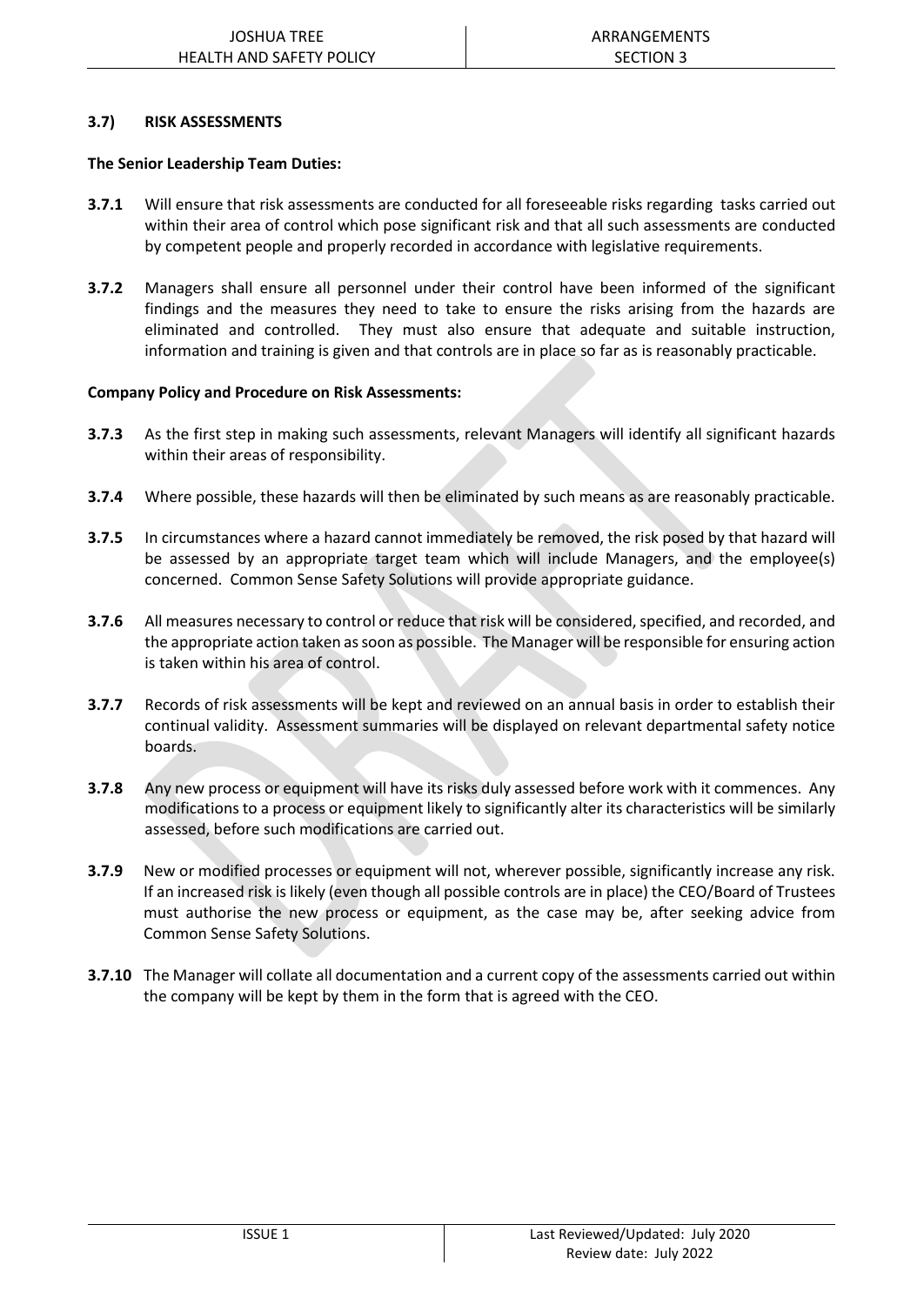- **3.7.11** The Competent Adviser (Common Sense Safety Solutions Limited) will, upon request, carry out suitable inspections to ensure that the assessment records are valid and the procedures and improvements are implemented in practice within each department.
- **3.7.12** The findings of the assessments will be integrated into the general safety training programme to ensure that legal obligations embodied in Regulations, Approved Codes of Practice, Guidance Notes and other literature are fully evaluated and discharged.

#### **3.7.13 Specific Assessments**

Where any further assessment is necessary, either due to specific areas of risk or legislative requirements, the Senior Leadership Team will inform the Board of Trustees and arrange to carry out the necessary assessment, seeking further specialist advice from the Competent Adviser (Common Sense Safety Solutions Limited). Following the assessment, the relevant findings will be forwarded to the Manager who will ensure that the necessary actions are implemented.

Examples of specific assessments may include:

- Manual Handling
- **Pregnancy**
- Display Screen Equipment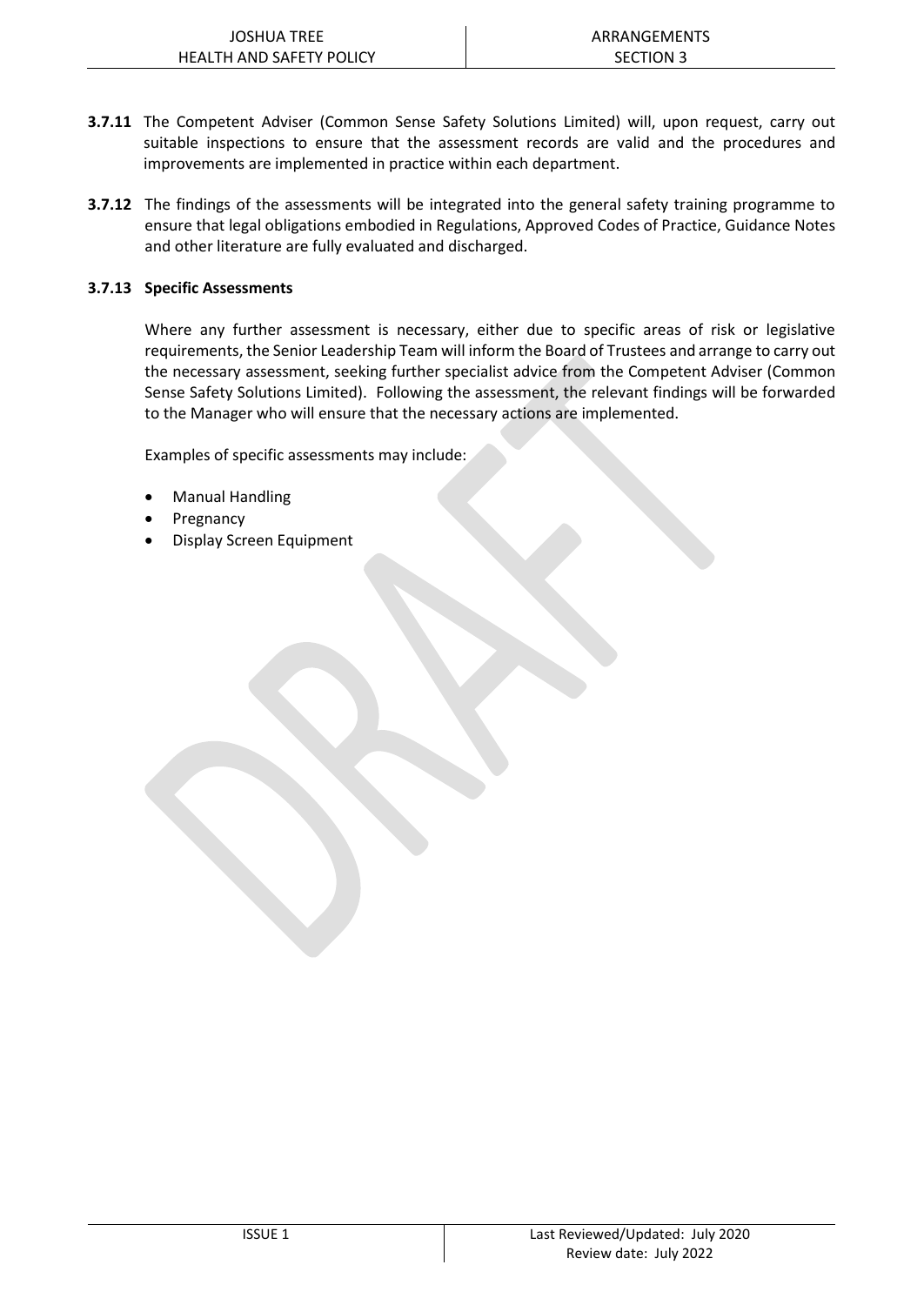#### **3.8) MANUAL HANDLING**

- **3.8.1** The Joshua Tree will endeavour to avoid, as far as reasonably practicable, any manual handling activity which presents a significant risk of injury. Elimination of lifting, automation or mechanical aids will be considered wherever reasonably practicable.
- **3.8.2** An assessment will be carried out for all remaining tasks which pose significant risk of injury.
- **3.8.3** The assessment process will seek to reduce the risk of injury to the lowest reasonably practicable level by considering in detail the following:
	- Task (activities involved)
	- Individual (who will be undertaking the manual handling and are they fit?)
	- Load (Size, weight, shape etc. of the load)
	- Environment (What environment will they be working in)

Considering all the above we will identify all suitable control measures.

**3.8.4** Information, instruction and training will be provided to all employees carrying out manual handling activities which cannot be eliminated. Information will also be displayed on the departmental safety notice board.

#### **3.8.5 Specific Responsibilities**

#### **Employees shall:**

1) Ensure they are aware of the control measures identified by any Manual Handling Risk Assessment for all significant manual handling activities they undertake and comply with the measures necessary to minimise the risk of injury.

#### **Managers shall:**

- 1) Inform the CEO, of any significant risks in their department for which a manual handling assessment may be required.
- 2) Ensure the control measures put forward in the assessments are implemented and monitored.
- 3) Ensure employees comply with the control measures identified.
- 4) Oversee 'one off' manual handling activities to ensure all reasonable precautions are taken.
- 5) Ensure that good ergonomic principles are considered and applied for all new and amended manual handling activities.
- 6) Ensure that training is provided to all employees who may be at risk. The training will include an awareness of the factors to consider in making a simple assessment of risk, and the need to avoid injury by adopting safe lifting and handling techniques. This training will be carried out by a competent Health and Safety professional, ensuring that the training is also job specific.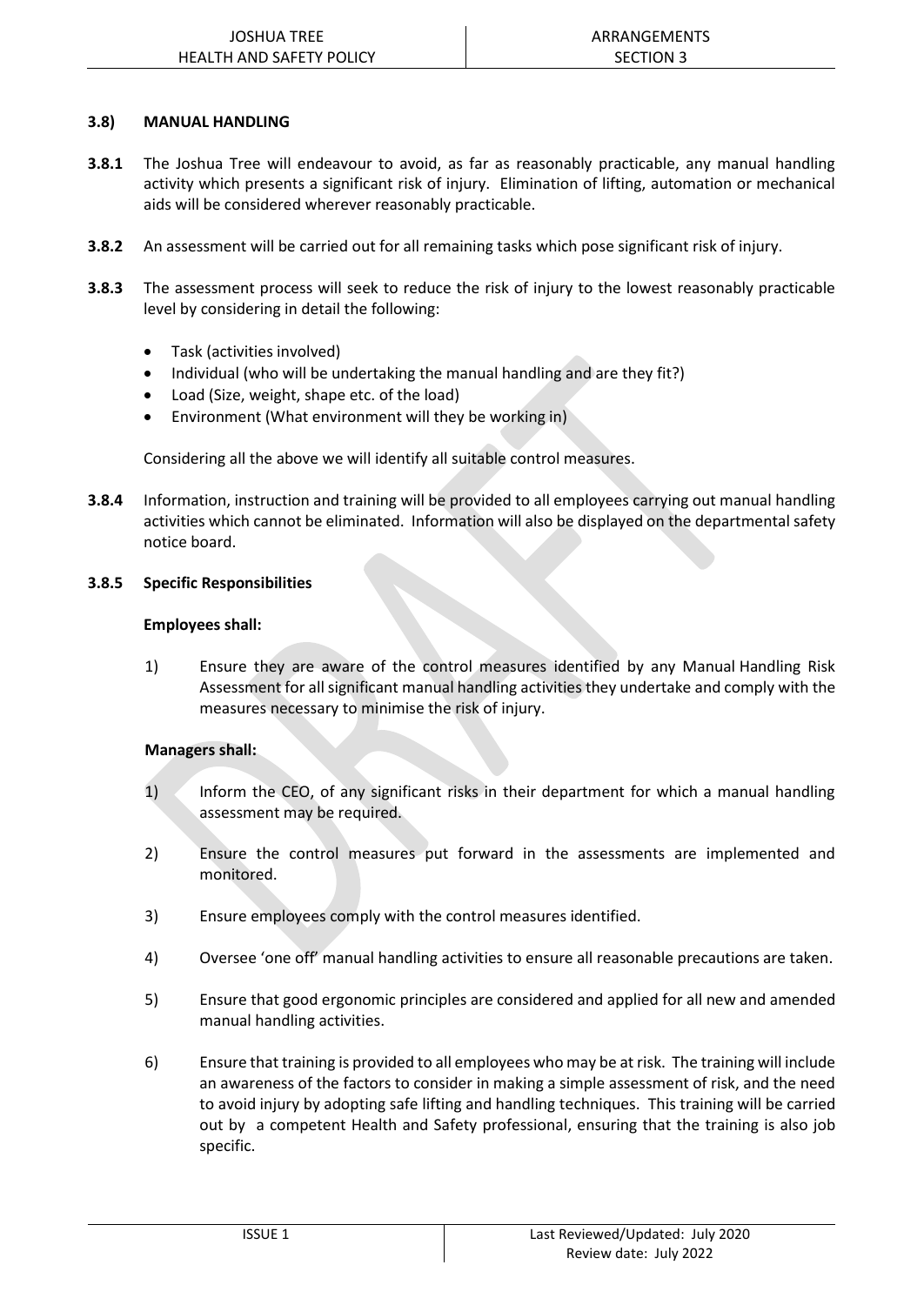#### **3.9) DISPLAY SCREEN EQUIPMENT**

- **3.9.1** Display screen equipment is used within Joshua Tree however, not all employees who use this equipment will be classified as a 'user' under the Health and Safety (Display Screen Equipment) Regulations 1992. Therefore, the full extent of these Regulations may not apply in all cases.
- **3.9.2** In order to determine whether or not they fall into this category, all employees who use display screen equipment are required to complete an Assessment Form.
- **3.9.3** The Forms must then be returned to the Manager, who from the information contained within the Form will keep a list of 'users' from the employees under their control.
- **3.9.4** The list of users will be forwarded to the Senior Leadership Team who will arrange to carry out suitable and sufficient training for all users on the risks arising from the use of display screen equipment, and the precautions they need to take. A record will be kept of all such training.
- **3.9.5** Following the above training, all users will be required to carry out an assessment of their own workstation using the HSE Checklist, under the guidance of the relevant Manager, where necessary. The Manager will be responsible for ensuring that any control measures identified by the assessment are actioned as necessary.
- **3.9.6** All users are entitled under the Regulations to an eyesight test, to be carried out by a registered practitioner, at the company's expense. The results of all such tests will be collated by the Office Administrator. Tests should be carried out at regular intervals (as advised by the optician).
- **3.9.7** Where the results of the test shows that corrective appliances are necessary (specifically for DSE use only, in order to correct vision defects at the viewing distance of the screen from the user) these will be provided at the company's expense, (as required by the Regulations and after careful consideration of costs to be incurred).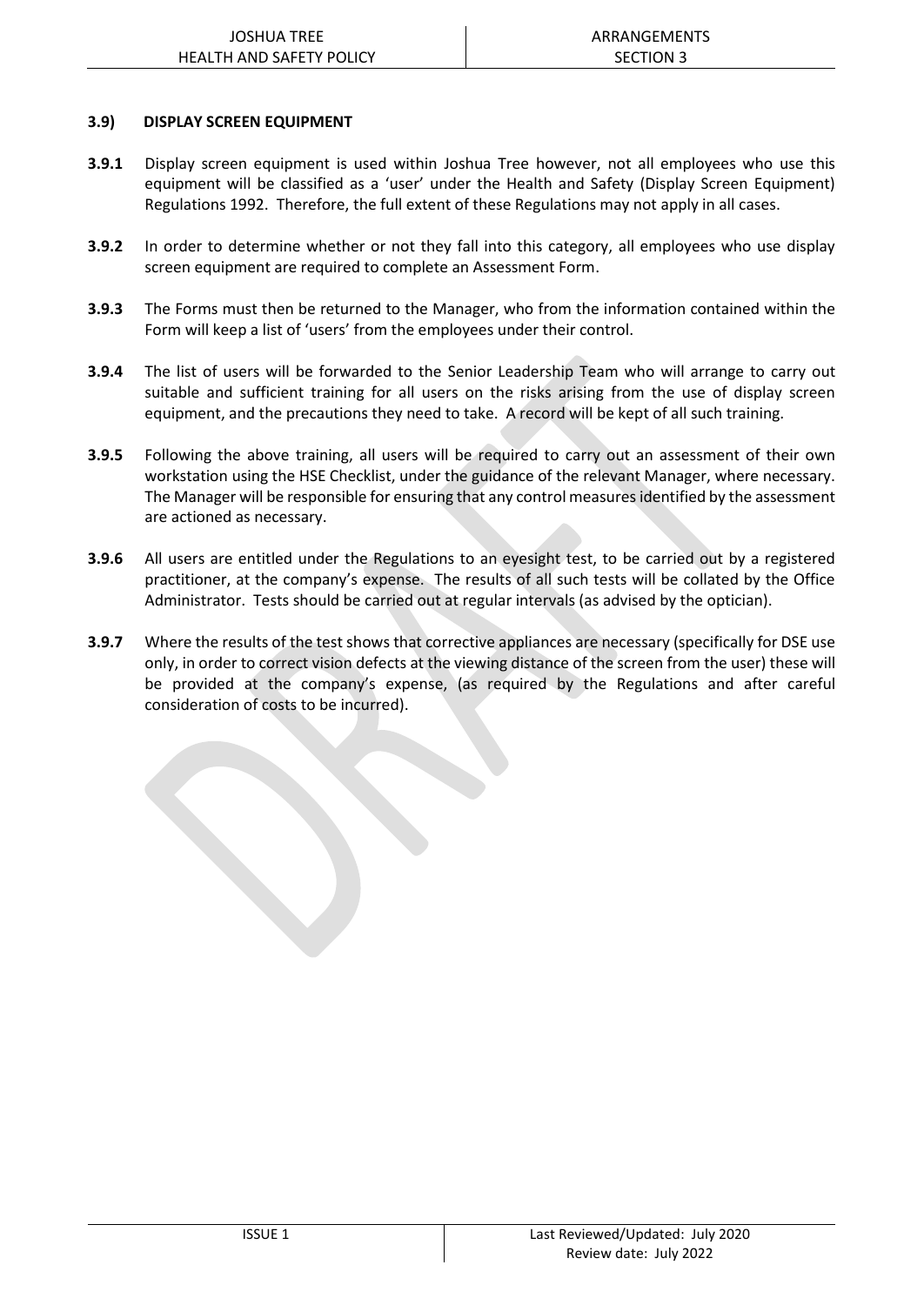#### **3.10) TRAINING**

- **3.10.1** The Board of Trustees & Chief Executive, in conjunction with the relevant Managers will ensure that every employee and volunteer receives initial induction training. Thistraining forms part of the Staff Induction Policy and Volunteer Induction Policy and must include:
	- a) Details of:
		- all fire exits, fire exit routes, and fire drill assembly points, the location of the first aid facilities and the name of the first aider within their department.
		- the location of fire extinguishers and the appropriate use of the various types of extinguisher.
		- the location of toilet and washing facilities.
		- the location of the departmental safety notice board.
	- b) An explanation of the:
		- Company's Health and Safety Policy and an outline of the arrangements for its implementation.
		- Company Rules.
		- fire precautions.
		- the procedure to be observed in the event of accident.
		- the disciplinary procedures which may result from breaches of health and safety rules.
	- c) Briefing on any Company Health and Safety Procedure and the opportunity to ask any questions regarding its contents. The employee must also be given the opportunity to read the document in detail if required.
	- d) Instruction in:
		- safe handling of materials in the workplace.
		- use of protective clothing and equipment.
		- the importance of good housekeeping etc.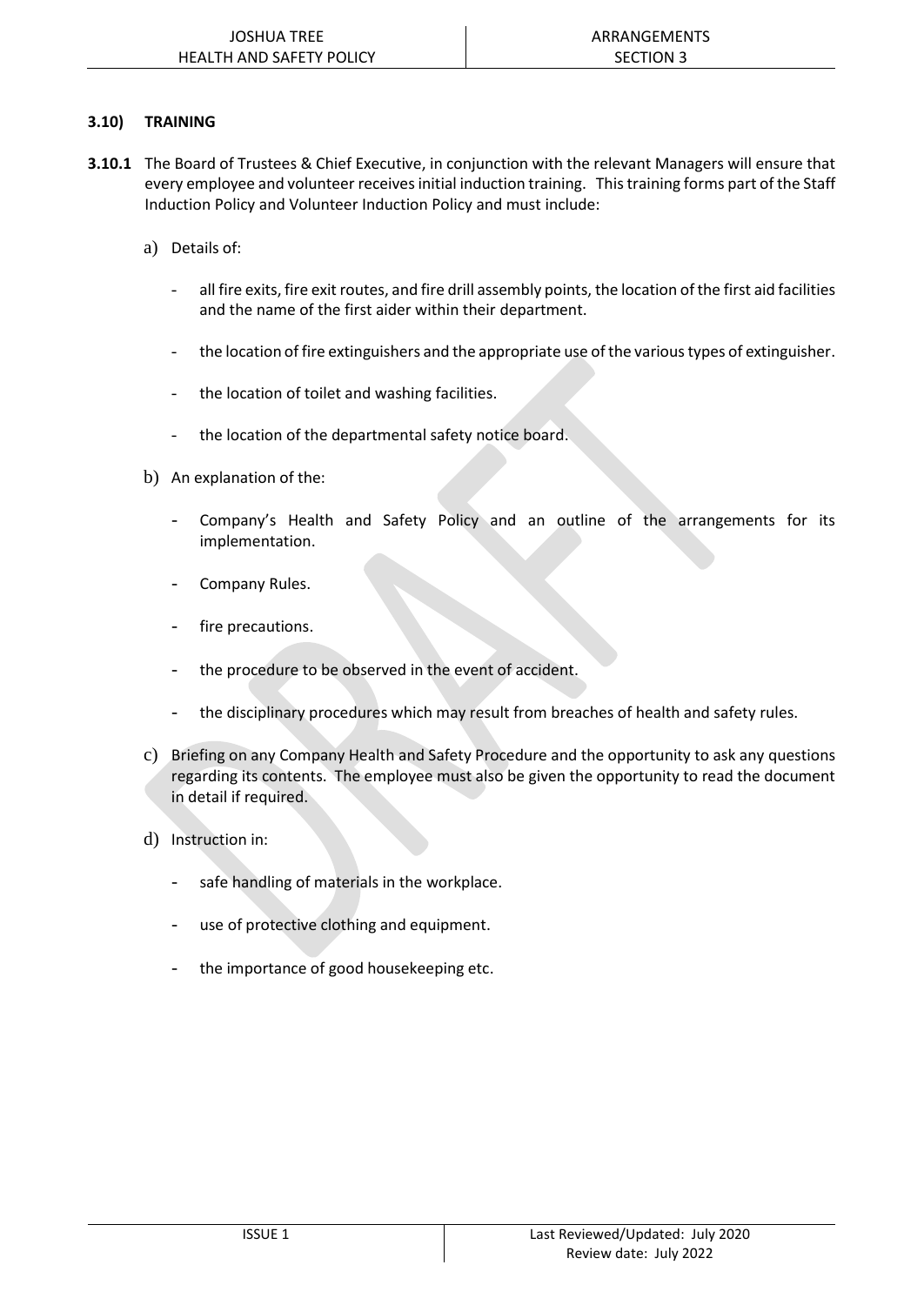- **3.10.2** The CEO will ensure that the new employee does not commence their duties until the necessary induction training has been given and the training instruction acknowledgement record completed. In exceptional circumstances this may not be practicable and under these circumstances basic essential information will be given by the relevant Manager. In all cases the formal induction process must occur within seven days.
- **3.10.3** In addition to the induction training provided to each new employee, the relevant Manager will identify any specific training needs which the new employee may have. These might typically include training in manual lifting and handling or display screen equipment.
- **3.10.4** Having identified such training needs, the CEO/SLT will make the necessary arrangements for training to be provided by a competent and experienced person or organisation. The Competent Adviser (Common Sense Safety Solutions) can provide this training or recommend a suitable organisation to do so.
- **3.10.5** The relevant Manager will likewise identify the specific training needs of existing employees and make the similar necessary arrangements in conjunction with the Competent Adviser (Common Sense Safety Solutions).
- **3.10.6** The relevant Manager will be responsible for monitoring the performance of employees and for identifying any need for further, refresher, or alternative training.
- **3.10.7** The Manager will ensure that appropriate training records are kept and that the records contain such details as employee's name, type of training provided, name of trainer, date of training (and of any subsequent refresher training) and any other pertinent matters.
- **3.10.8** In those cases where employees are required to be specifically authorised to undertake certain operations, such authorising shall be clearly made known after the appropriate training has been provided.

In the case of the Board of Trustees, responsibility for identification and meeting of their training needs lies with themselves and a procedure consistent with that set out above will be adopted.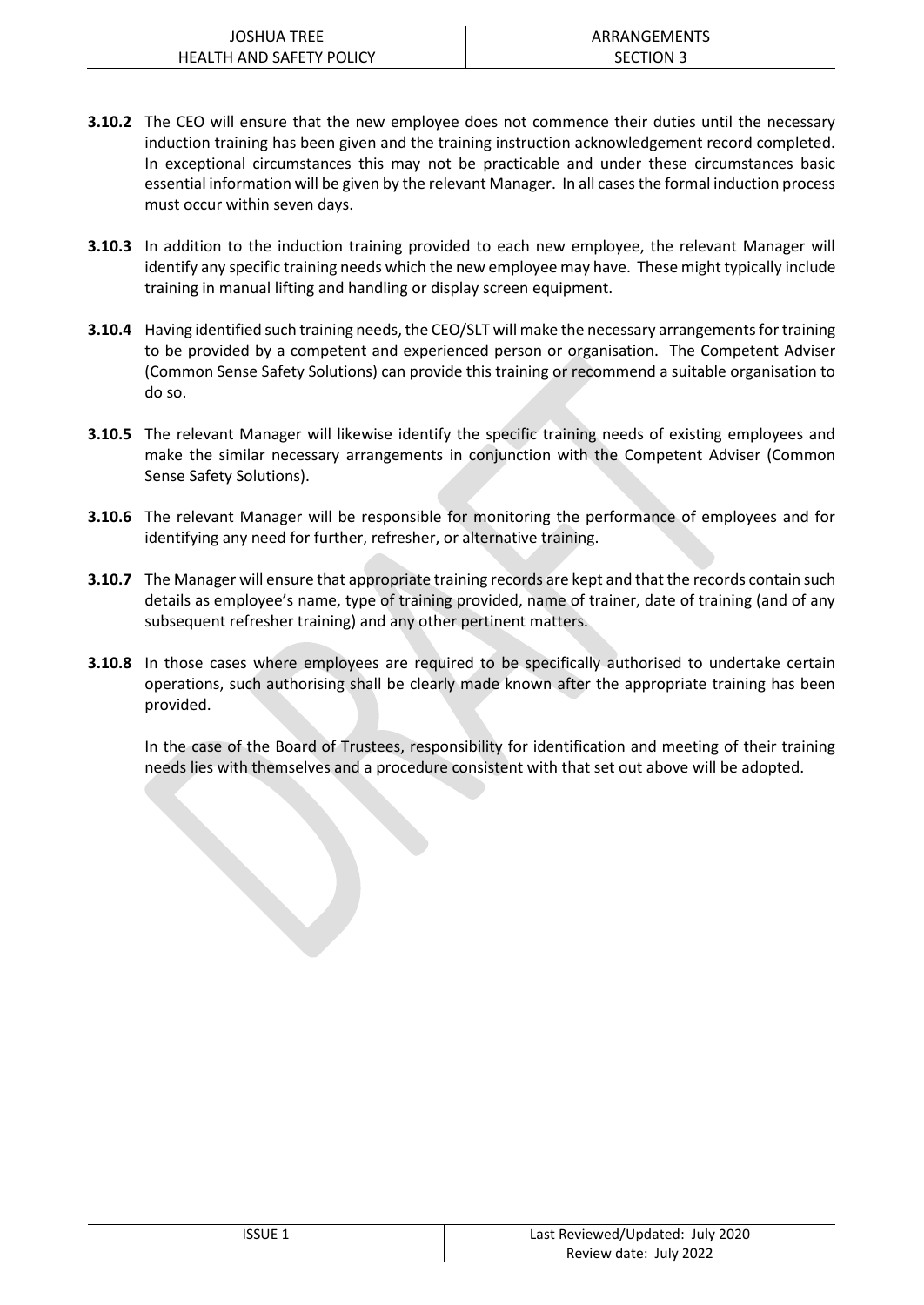#### **3.11) WORKPLACE INSPECTIONS**

Regular inspections will help to maintain standards of housekeeping and welfare arrangements and will help to ensure compliance with the requirements of the Health and Safety at Work etc Act 1974 and the various regulations made under it.

- **3.11.1** Relevant Managers are responsible for ensuring that regular inspections are made within their areas of responsibility at a frequency appropriate to the nature of the workplace and the activities being undertaken. This inspection should include the delivery area also.
- **3.11.2** Managers must keep a written record of all such inspections and are responsible for ensuring that any remedial action identified as a result of the inspection is actioned. All Logbooks are held with the Caretaker & Maintenance Officer.
- **3.11.3** The Competent Adviser (Common Sense Safety Solutions Limited) will also carry out an annual audit within the workplace, however these are additional to, and do not absolve the Manager from the above responsibilities.

This audit will review not only workplace conditions but also health and safety documentation and management systems. Following this audit, a report will be produced with an action plan for a yearly programme of health and safety improvements within the company.

#### **3.12.1 Construction (Design and Management) Regulations 2015**

#### **CDM Regulations 2015 Summary**

The Construction (Design & Management) Regulations (CDM 2015) are the main set of regulations for managing the health, safety and welfare of construction projects.

CDM applies to **ALL** building and construction work and includes new build, demolition, refurbishment, extensions, conversions, repair and maintenance.

The regulations place statutory duties on all Clients, Principal Designers (PD), Designers, Principal Contractors (PC) and Contractors.

**Client** – If under the CDM Regulations we are designated as the Client we will ensure:

#### **On projects where there is only one contractor**

- Project management arrangements are in place to develop, maintain and review arrangements, to ensure that construction work is carried out without risk and compliant with welfare requirements
- Pre-construction Information is provided to each designer involved in the design of a structure and the contractor who is or might be engaged by the client
- Ensure that a Construction Phase Plan has been drawn up before the construction phase begins [CDM](https://www.hse.gov.uk/pubns/cis80.pdf)  [Plan](https://www.hse.gov.uk/pubns/cis80.pdf)
- Notify the HSE before the construction phase begins if the construction work is scheduled to last >30 working days and have >20 workers working simultaneously at any point in the project or exceed 500 person days.
- Ensure the competence of the contractor and their workers by checking necessary information, instruction and training received and appropriate supervision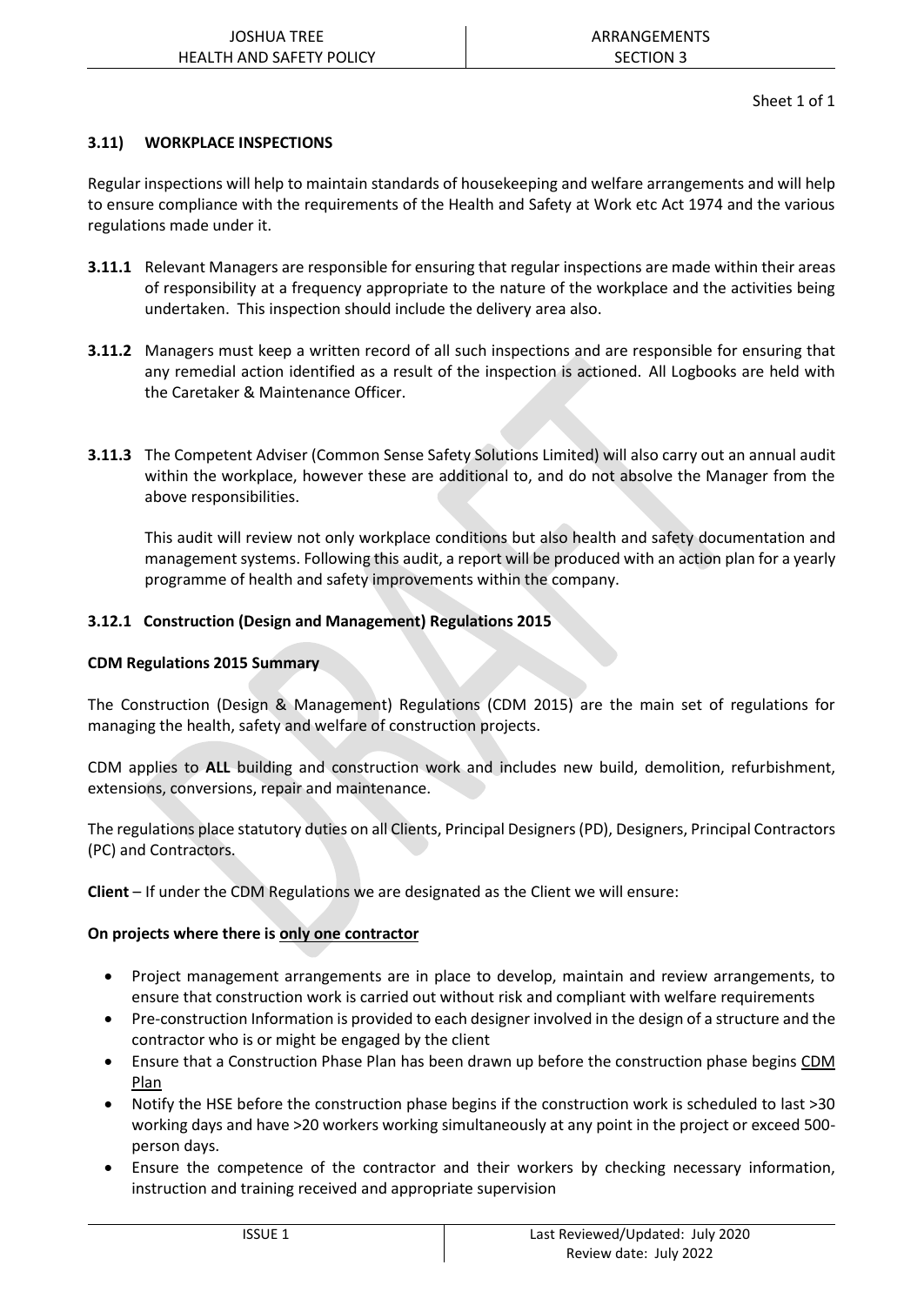• Co-operate with any other person at the site or an adjoining site to enable others to perform their duties etc.

#### **Additional duties where there is more than one contractor:**

- Appoint a Principal Designer (PD) to carry out the PD responsibilities. If appointment not made, we as the client must fulfill
- Appoint a Principal Contractor (PC) to carry out PC responsibilities. If appointment not made, we as the client must fulfill
- Ensure Principal Designer and Principal Contractor comply with their duties
- Ensure Principal Designer prepares an appropriate health and safety file.

**Designer/Principal Designer** – If under the CDM Regulations we are required to appoint a Designer/Principal Designer we will ensure they plan, manage, monitor and coordinate the pre-construction phase taking into account the general principles of prevention to ensure:

- The project is carried out without risks to health or safety
- We provide assistance to the client in the preparation of the pre-construction information
- Identification, elimination, or control of foreseeable risks
- Cooperation of all persons working on the project
- Designers comply with their duties
- Health and safety file preparation and revision
- Prompt provision of pre-construction information in a convenient form
- Liaise with the Principal Contractor e.g. information needed to prepare the construction phase plan.

**Principal Contractor** – If under the CDM Regulations we required to appoint a Principal Contractor we will ensure they plan, manage, monitor and coordinate the construction phase taking into account the general principles of prevention to ensure:

- The project is carried out without risks to health or safety
- A Construction Phase Plan is drawn up as soon as practicable prior to setting up a construction site and updated, reviewed and revised so continues to be suitable and sufficient
- Coordination of the implementation of the relevant legal requirements to ensure that employers etc. apply the general principles of prevention in a consistent manner and follow the Construction Phase Plan
- Site rules are drawn up and communicated to all workers and visitors to site
- Site induction is provided before workers commence any work on site
- Security on the site to prevent unauthorised access
- Suitable and sufficient welfare is provided before work commences on site and continues to be compliant throughout the construction phase
- Liaison with the Principal Designer for the duration of the project and in particular regarding any information which is needed to prepare the Health and Safety File or may affect the planning and management of the pre-construction phase
- The Health and Safety File is appropriately updated, reviewed and revised from time to time
- Arrangements which will enable the Principal Contractor and workers to co-operate effectively in promoting and developing measures to ensure the health, safety and welfare and checking effectiveness
- Consult workers in good time on matters connected with the project which may affect their health, safety or welfare
- Workforce information is made available.